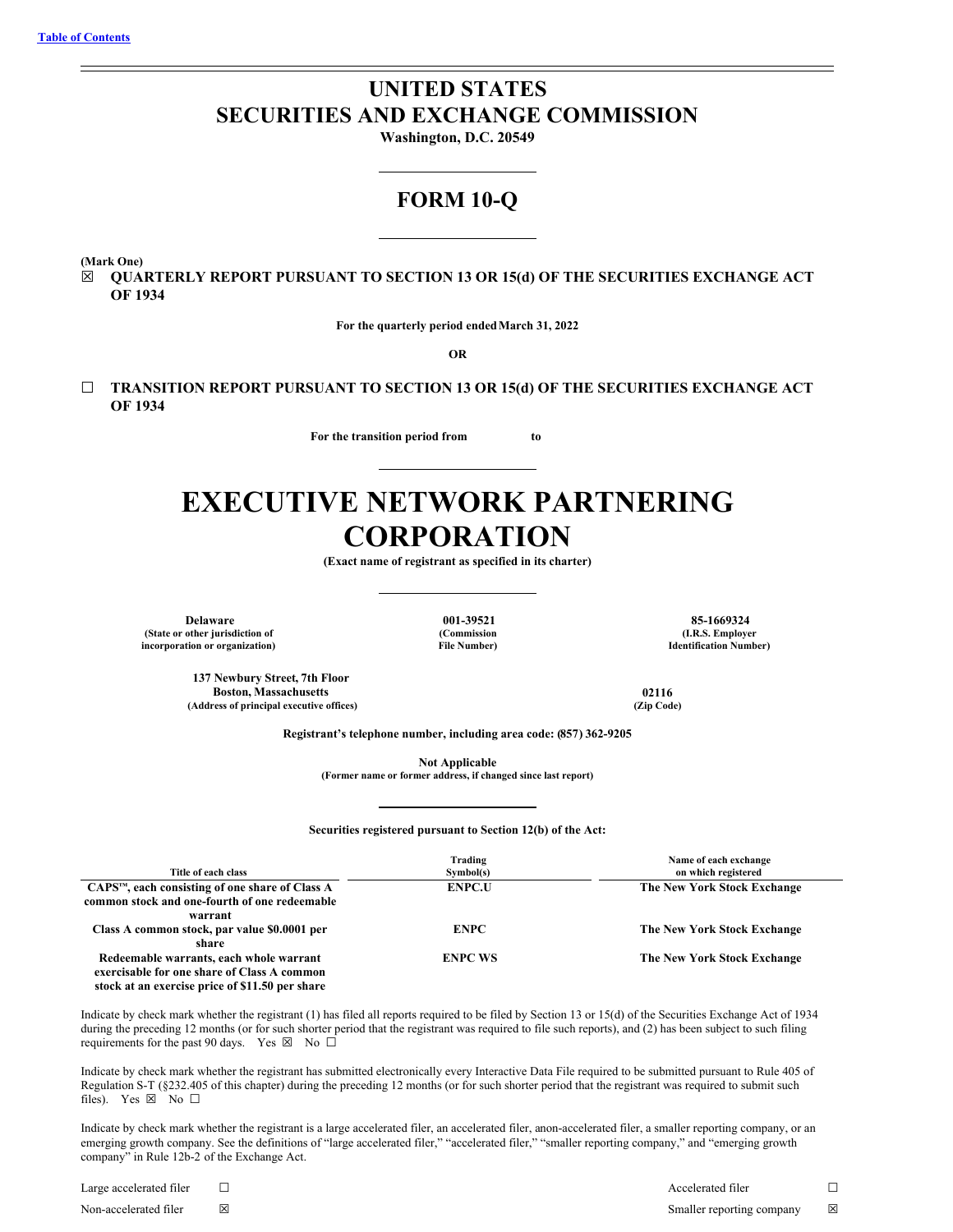If an emerging growth company, indicate by check mark if the registrant has elected not to use the extended transition period for complying with any new or revised financial accounting standards provided pursuant to Section 13(a) of the Exchange Act.  $\Box$ 

Indicate by check mark whether the registrant is a shell company (as defined in Rule 12b-2 of the Exchange Act). Yes  $\boxtimes$  No  $\Box$ 

As of May 16, 2022, 42,014,000 shares of Class A common stock, par value \$0.0001,300,000 shares of Class B common stock, par value \$0.0001, were issued and outstanding, and 828,000 shares of Class F common stock, par value \$0.0001, were issued and outstanding.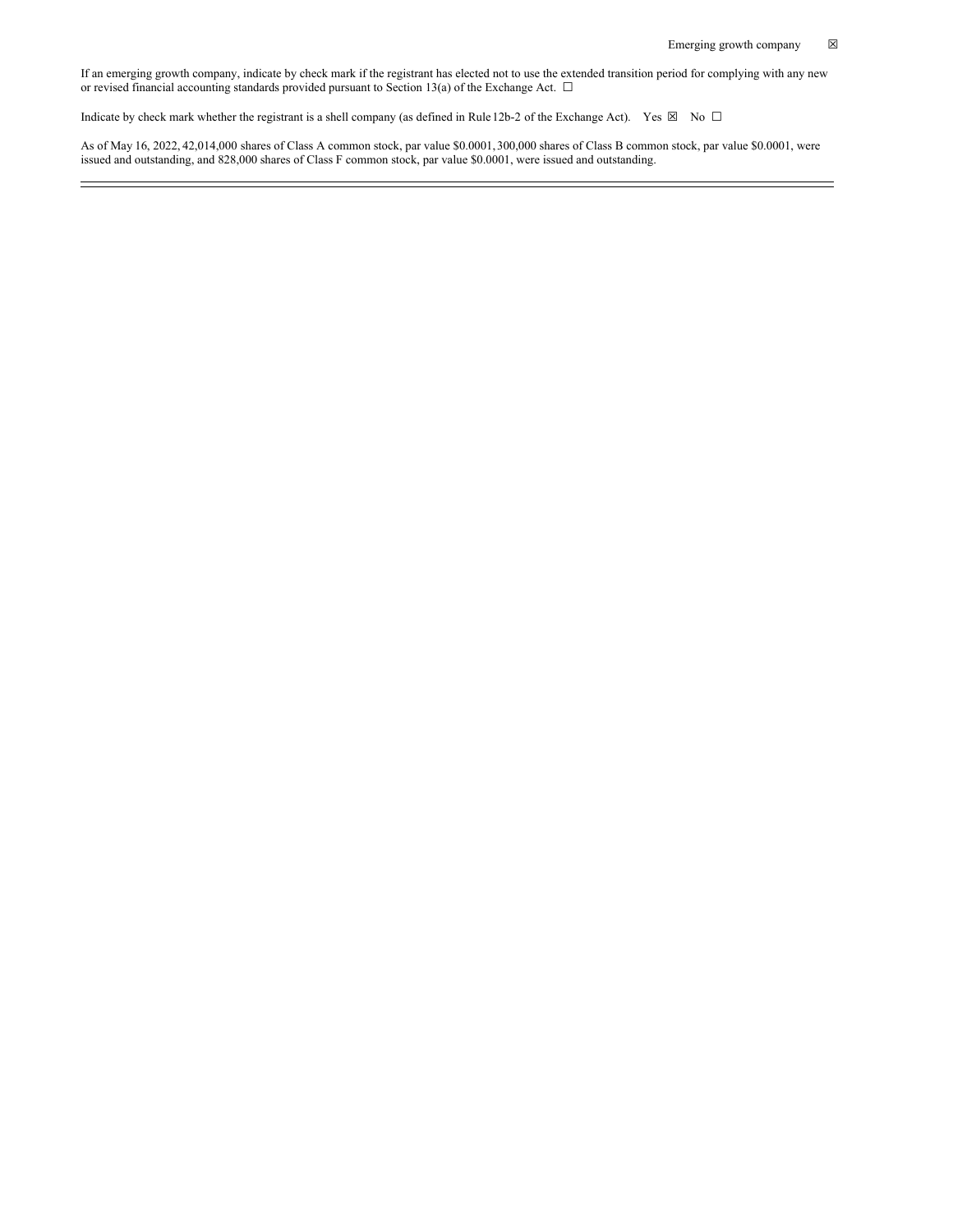#### **EXECUTIVE NETWORK PARTNERING CORPORATION Quarterly Report on Form 10-Q Table of Contents**

**Page**

### <span id="page-2-0"></span>**No. PART I. FINANCIAL [INFORMATION](#page-3-0)** Item 1. [Condensed](#page-3-1) Financial Statements 1 Condensed Balance Sheets as of March 31, 2022 [\(Unaudited\)](#page-3-2) and December 31, 2021 1 Unaudited [Condensed](#page-4-0) Statements of Operations for the Three Months Ended March 31, 2022 and 2021 2 Unaudited Condensed Statements of Changes in [Stockholders'](#page-5-0) Deficit for the Three Months Ended March 31, 2022 and 2021 3 Unaudited [Condensed](#page-6-0) Statements of Cash Flows for the Three Months Ended March 31, 2022 and 2021 4 Notes to Unaudited [Condensed](#page-7-0) Financial Statements 5 Item 2. [Management's](#page-21-0) Discussion and Analysis of Financial Condition and Results of Operations 19 Item 3. [Quantitative](#page-25-0) and Qualitative Disclosures About Market Risk 23 23 Item 4. Controls and [Procedures](#page-25-1) 23 **PART II. OTHER [INFORMATION](#page-26-0)** Item 1. Legal [Proceedings](#page-26-1) 24 Item 1A. Risk [Factors](#page-26-2) 24 Item 2. [Unregistered](#page-26-3) Sales of Equity Securities and Use of Proceeds from Registered Securities 24 Item 3. Defaults Upon Senior [Securities](#page-26-4) 24 Item 4. Mine Safety [Disclosures](#page-26-5) 24 Item 5. Other [Information](#page-26-6) 24 Item 6. [Exhibits](#page-26-7) 24 **[SIGNATURES](#page-27-0) 25**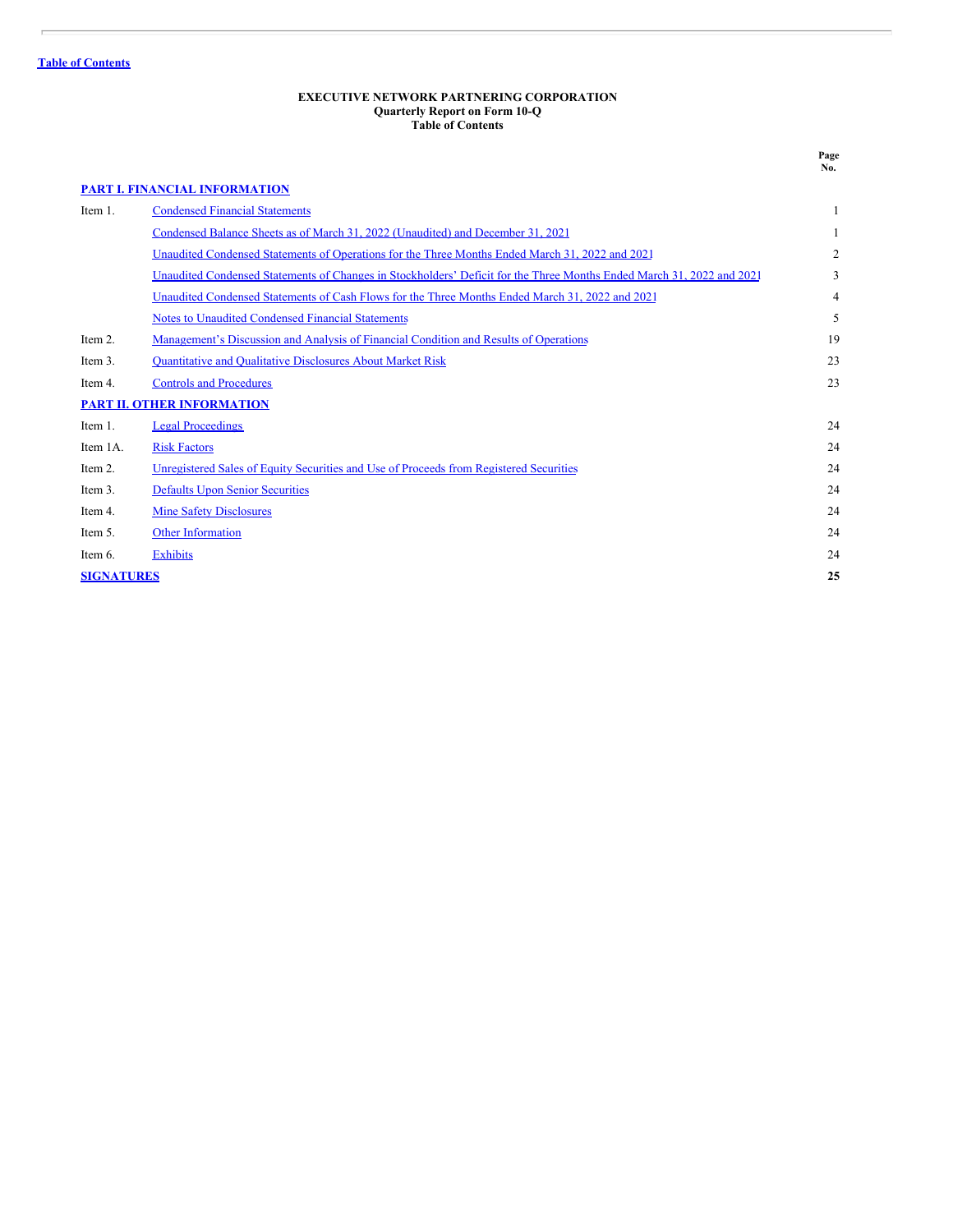### **PART I—FINANCIAL INFORMATION**

#### <span id="page-3-1"></span><span id="page-3-0"></span>**Item 1. Condensed Financial Statements**

#### **EXECUTIVE NETWORK PARTNERING CORPORATION CONDENSED BALANCE SHEETS**

<span id="page-3-2"></span>

|                                                                                                                                                                                                       |               | March 31, 2022<br>(Unaudited) |             | December 31, 2021 |
|-------------------------------------------------------------------------------------------------------------------------------------------------------------------------------------------------------|---------------|-------------------------------|-------------|-------------------|
| <b>Assets:</b>                                                                                                                                                                                        |               |                               |             |                   |
| Current assets:                                                                                                                                                                                       |               |                               |             |                   |
| Cash                                                                                                                                                                                                  | $\mathcal{S}$ | 153,469                       | $\mathbf S$ | 93,862            |
| Prepaid expenses                                                                                                                                                                                      |               | 117,605                       |             | 206,980           |
| <b>Total current assets</b>                                                                                                                                                                           |               | 271,074                       |             | 300,842           |
| Investments held in Trust Account                                                                                                                                                                     |               | 414,079,578                   |             | 414,052,978       |
| <b>Total Assets</b>                                                                                                                                                                                   |               | \$414,350,652                 | \$          | 414,353,820       |
| Liabilities, Class A Common Stock Subject to Possible Redemption and Stockholders' Deficit:                                                                                                           |               |                               |             |                   |
| Current liabilities:                                                                                                                                                                                  |               |                               |             |                   |
| Accounts payable                                                                                                                                                                                      | \$            | 94,482                        | \$          | 68,735            |
| Accounts payable—related party                                                                                                                                                                        |               | 40,000                        |             |                   |
| Accrued expenses                                                                                                                                                                                      |               | 1,226,050                     |             | 953,135           |
| Franchise tax payable                                                                                                                                                                                 |               | 49,315                        |             | 174,603           |
| Convertible note-related party                                                                                                                                                                        |               | 770,000                       |             |                   |
| <b>Total current liabilities</b>                                                                                                                                                                      |               | 2,179,847                     |             | 1,196,473         |
| Convertible note-related party                                                                                                                                                                        |               |                               |             | 430,000           |
| Derivative warrant liabilities                                                                                                                                                                        |               | 3,256,085                     |             | 7,135,560         |
| <b>Total Liabilities</b>                                                                                                                                                                              |               | 5,435,932                     |             | 8,762,033         |
| <b>Commitments and Contingencies</b>                                                                                                                                                                  |               |                               |             |                   |
| Class A common stock subject to possible redemption; \$0,0001 par value; 41,400,000 shares issued and<br>outstanding at \$10.00 per share redemption value as of March 31, 2022 and December 31, 2021 |               | 414,000,000                   |             | 414,000,000       |
| <b>Stockholders' Deficit:</b>                                                                                                                                                                         |               |                               |             |                   |
| Preferred stock, \$0.0001 par value; 1,000,000 shares authorized; none issued or outstanding as of March 31, 2022<br>and December 31, 2021                                                            |               |                               |             |                   |
| Class A common stock, \$0.0001 par value; 380,000,000 shares authorized; 614,000 shares issued and outstanding<br>as of March 31, 2022 and December 31, 2021                                          |               | 61                            |             | 61                |
| Class B common stock, \$0.0001 par value; 1,000,000 shares authorized; 300,000 shares issued and outstanding as<br>of March 31, 2022 and December 31, 2021                                            |               | 30                            |             | 30                |
| Class F common stock, \$0.0001 par value; 50,000,000 shares authorized; 828,000 shares issued and outstanding as<br>of March 31, 2022 and December 31, 2021                                           |               | 83                            |             | 83                |
| Accumulated deficit                                                                                                                                                                                   |               | (5,085,454)                   |             | (8,408,387)       |
| Total stockholders' deficit                                                                                                                                                                           |               | (5,085,280)                   |             | (8,408,213)       |
| Total Liabilities, Class A Common Stock Subject to Possible Redemption and Stockholders' Deficit                                                                                                      |               | \$414,350,652                 | S           | 414,353,820       |

*The accompanying notes are an integral part of these unaudited condensed financial statements.*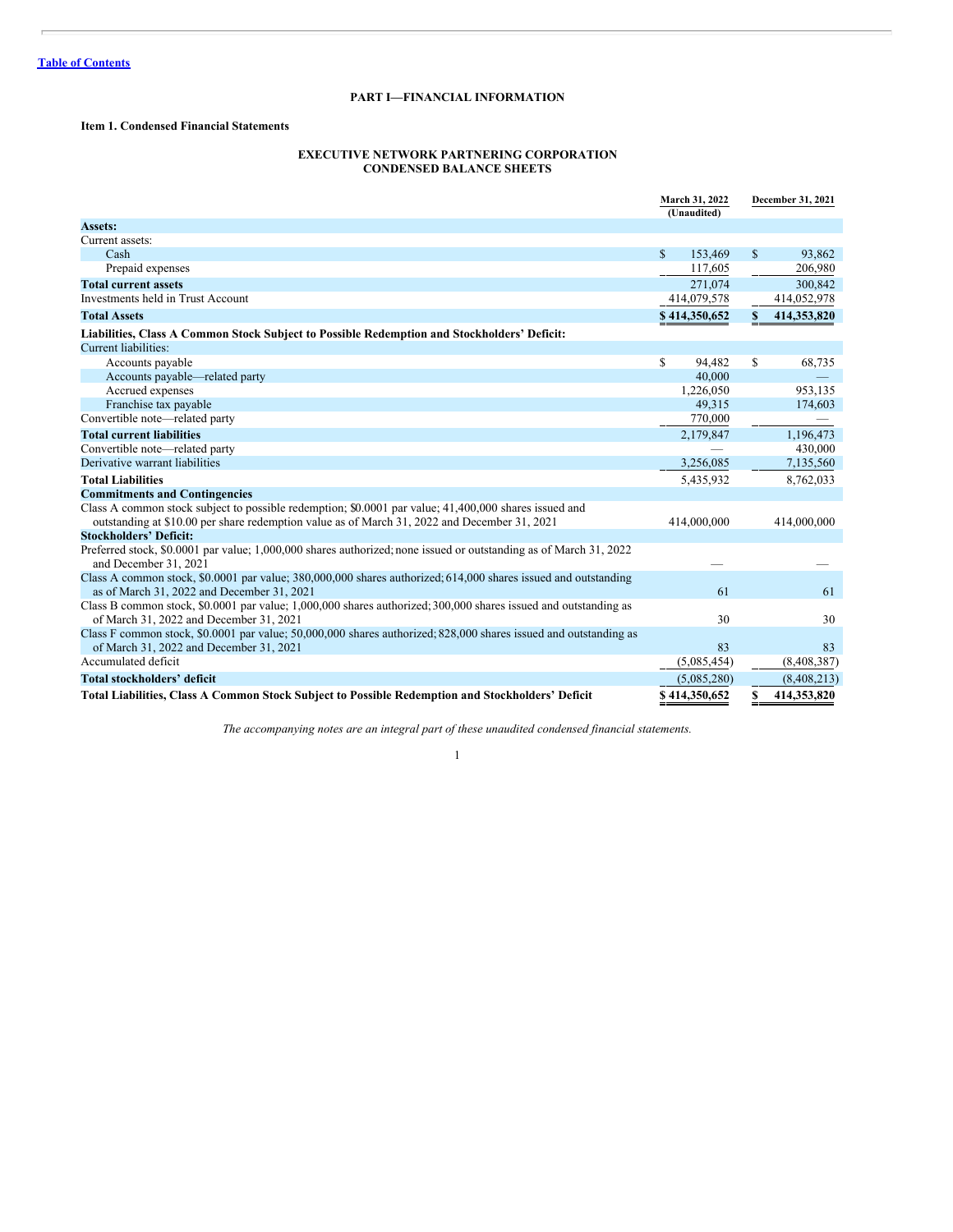#### **EXECUTIVE NETWORK PARTNERING CORPORATION UNAUDITED CONDENSED STATEMENTS OF OPERATIONS**

<span id="page-4-0"></span>

|                                                                                | <b>For the Three Months Ended</b> |                |    |                |  |
|--------------------------------------------------------------------------------|-----------------------------------|----------------|----|----------------|--|
|                                                                                |                                   | March 31, 2022 |    | March 31, 2021 |  |
| <b>Operating expenses</b>                                                      |                                   |                |    |                |  |
| General and administrative expenses                                            | S                                 | 498,056        | S. | 276,551        |  |
| Administrative fee—related party                                               |                                   | 60,000         |    | 60,000         |  |
| Franchise tax expense                                                          |                                   | 25,086         |    | 49,315         |  |
| Loss from operations                                                           |                                   | (583, 142)     |    | (385, 866)     |  |
| Change in fair value of derivative warrant liabilities                         |                                   | 3,879,475      |    | 1,997,200      |  |
| Income from investments held in Trust Account                                  |                                   | 26,600         |    | 10,209         |  |
| Net income                                                                     |                                   | 3,322,933      |    | 1,621,543      |  |
| Weighted average shares outstanding of Class A common stock, basic and diluted |                                   | 42,014,000     |    | 42,014,000     |  |
| Basic and diluted net income per share of Class A common stock                 |                                   | 0.08           |    | 0.04           |  |
| Weighted average shares outstanding of Class B common stock, basic and diluted |                                   | 300,000        |    | 300,000        |  |
| Basic and diluted net income per share of Class B common stock                 |                                   | 0.08           |    | 0.04           |  |
| Weighted average shares outstanding of Class F common stock, basic and diluted |                                   | 828,000        |    | 828,000        |  |
| Basic and diluted net income per share of Class F common stock                 |                                   | 0.08           |    | 0.04           |  |

*The accompanying notes are an integral part of these unaudited condensed financial statements.*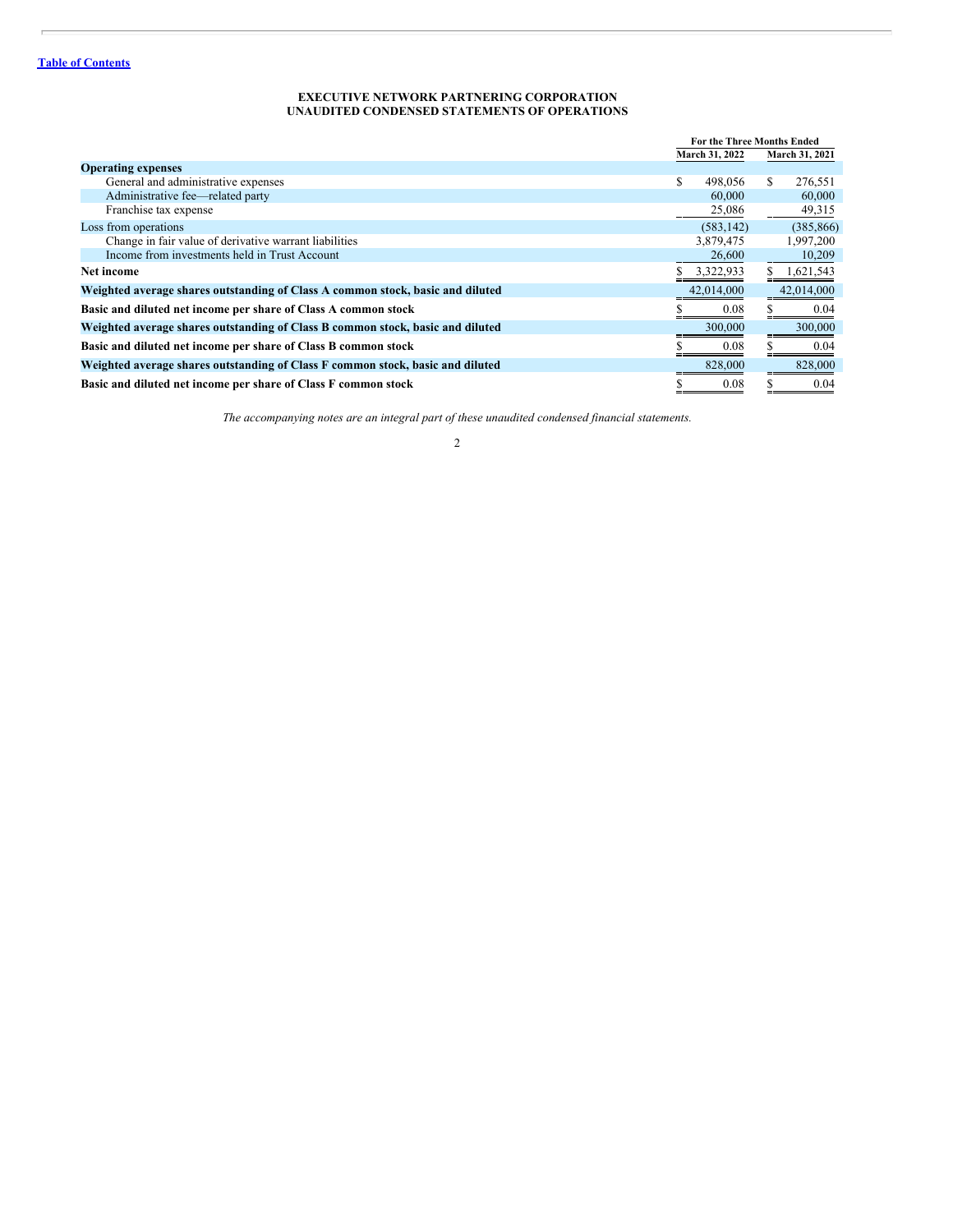#### **EXECUTIVE NETWORK PARTNERING CORPORATION UNAUDITED CONDENSED STATEMENTS OF CHANGES IN STOCKHOLDERS' DEFICIT**

#### **For the Three Months Ended March 31, 2022**

<span id="page-5-0"></span>

|                                  | <b>Class A</b> |        | Common Stock<br>Class B |        | <b>Class F</b> |        | <b>Additional Paid-</b> | Accumulated      | Total<br>Stockholders' |
|----------------------------------|----------------|--------|-------------------------|--------|----------------|--------|-------------------------|------------------|------------------------|
|                                  | <b>Shares</b>  | Amount | <b>Shares</b>           | Amount | <b>Shares</b>  | Amount | in Capital              | Deficit          | Deficit                |
| <b>Balance—December 31, 2021</b> | 614.000        | 61     | 300,000                 | 30     | 828,000        | 83     |                         | \$ (8, 408, 387) | \$ (8,408,213)         |
| Net income                       |                |        |                         |        |                |        |                         | 3,322,933        | 3,322,933              |
| Balance—March 31, 2022           |                |        |                         |        |                |        |                         |                  |                        |
| (unaudited)                      | 614.000        | 61     | 300,000                 | 30     | 828,000        | 83     |                         | \$ (5,085,454)   | \$ (5.085.280)         |

#### **For the Three Months Ended March 31, 2021**

|                                  |               |        | Common Stock-  |        |               |        |                         |               | Total          |
|----------------------------------|---------------|--------|----------------|--------|---------------|--------|-------------------------|---------------|----------------|
|                                  | Class A       |        | <b>Class B</b> |        | Class F       |        | <b>Additional Paid-</b> | Accumulated   | Stockholders'  |
|                                  | <b>Shares</b> | Amount | <b>Shares</b>  | Amount | <b>Shares</b> | Amount | in Capital              | Deficit       | Deficit        |
| <b>Balance—December 31, 2020</b> | 614,000       | 61     | 300,000        | 30     | 828,000       | 83     |                         | \$(9,880,718) | \$ (9,880,544) |
| Net income                       |               |        |                |        |               |        | _                       | 1.621.543     | 1.621.543      |
| Balance—March 31, 2021           |               |        |                |        |               |        |                         |               |                |
| (unaudited)                      | 614.000       | 61     | 300,000        | 30     | 828,000       | 83     |                         | \$(8,259,175) | \$ (8,259,001) |

*The accompanying notes are an integral part of these unaudited condensed financial statements.*

<sup>3</sup>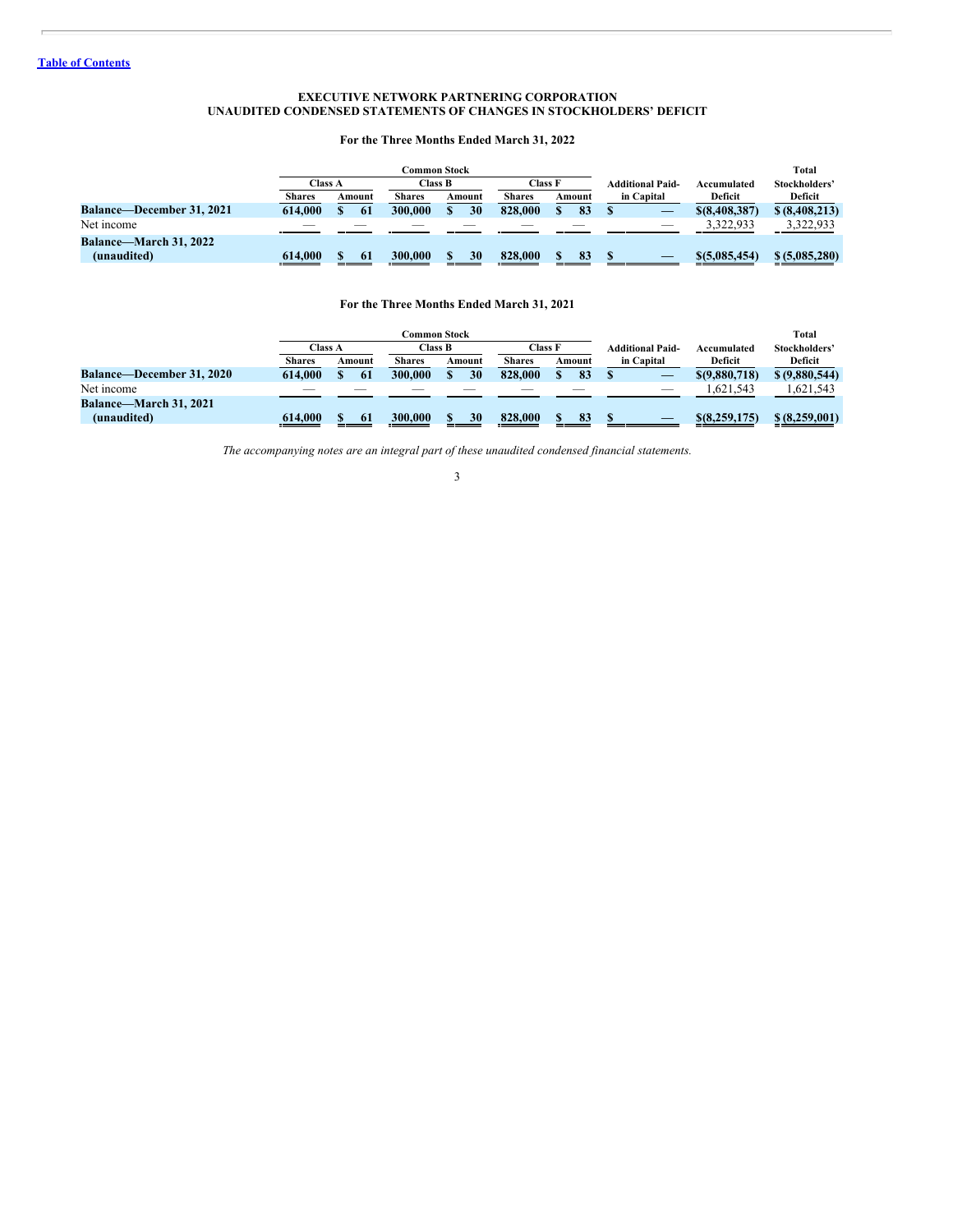#### **EXECUTIVE NETWORK PARTNERING CORPORATION UNAUDITED CONDENSED STATEMENTS OF CASH FLOWS**

<span id="page-6-0"></span>

|                                                                               |    | <b>For the Three Months Ended</b> |    |                       |
|-------------------------------------------------------------------------------|----|-----------------------------------|----|-----------------------|
|                                                                               |    | March 31, 2022                    |    | <b>March 31, 2021</b> |
| <b>Cash Flows from Operating Activities:</b>                                  |    |                                   |    |                       |
| Net income                                                                    | S. | 3,322,933                         | S. | 1,621,543             |
| Adjustments to reconcile net income to net cash used in operating activities: |    |                                   |    |                       |
| Change in fair value of derivative warrant liabilities                        |    | (3,879,475)                       |    | (1,997,200)           |
| Interest income from investments held in Trust Account                        |    | (26,600)                          |    | (10,209)              |
| Changes in assets and liabilities:                                            |    |                                   |    |                       |
| Prepaid expenses                                                              |    | 89,375                            |    | 73,734                |
| Accounts payable                                                              |    | 25,747                            |    | 104,375               |
| Accounts payable—related party                                                |    | 40,000                            |    |                       |
| Accrued expenses                                                              |    | 272,915                           |    | 14,500                |
| Franchise tax payable                                                         |    | (125, 288)                        |    | (13,915)              |
| Net cash used in operating activities                                         |    | (280,393)                         |    | (207, 172)            |
| <b>Cash Flows from Financing Activities:</b>                                  |    |                                   |    |                       |
| Proceeds from convertible note—related party                                  |    | 340,000                           |    |                       |
| Net cash provided by financing activities                                     |    | 340,000                           |    |                       |
| Net change in cash                                                            |    | 59,607                            |    | (207, 172)            |
| Cash—beginning of the period                                                  |    | 93,862                            |    | 888,097               |
| Cash—end of the period                                                        |    | 153,469                           |    | 680,925               |

*The accompanying notes are an integral part of these unaudited condensed financial statements.*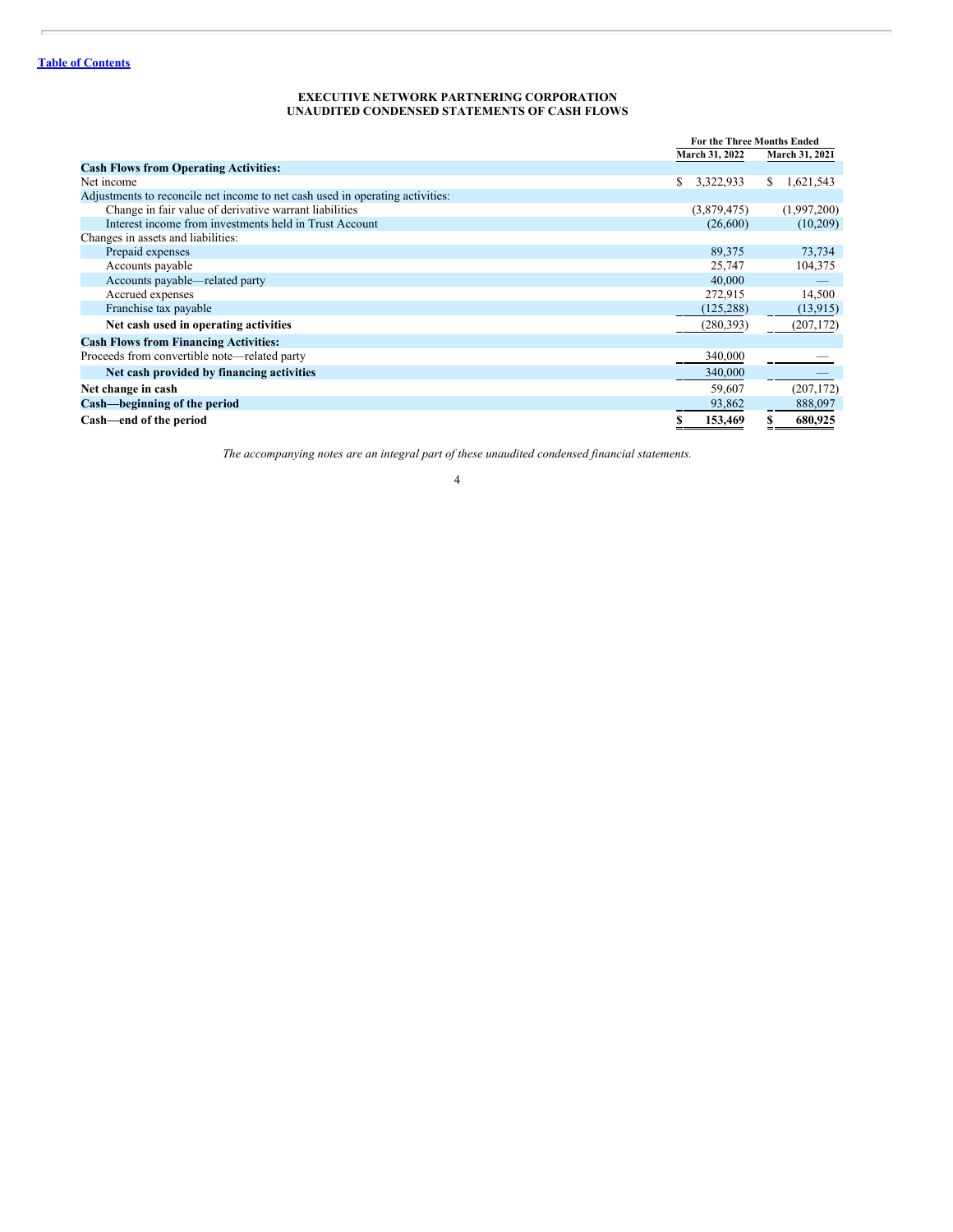#### <span id="page-7-0"></span>**Note 1—Description of Organization, Business Operations and Going Concern**

#### *Organization and General*

Executive Network Partnering Corporation (the "Company") is a blank check company incorporated in Delaware on June 22, 2020. The Company was formed for the purpose of identifying a company to partner with, in order to effectuate a merger, share exchange, asset acquisition, share purchase, reorganization or similar partnering transaction with one or more businesses ("Partnering Transaction"). The Company may pursue a Partnering Transaction in any business or industry but expect to focus on a business where the Company believes its strong network, operational background, and aligned economic structure will provide the Company with a competitive advantage. The Company is an emerging growth company and, as such, the Company is subject to all of the risks associated with emerging growth companies. The Company's sponsor is ENPC Holdings, LLC, a Delaware limited liability company (the "Sponsor").

As of March 31, 2022, the Company had not commenced any operations. All activity for the period from June 22, 2020 (inception) through March 31, 2022 relates to the Company's formation and the initial public offering ("Initial Public Offering") and since the closing of the Initial Public Offering, the search for a prospective initial Partnering Transaction. The Company will not generate any operating revenues until after the completion of its initial Partnering Transaction, at the earliest. The Company will generate non-operating income in the form of interest income on investments held in trust account from the proceeds derived from the Initial Public Offering.

#### *Financing*

The registration statement for the Company's Initial Public Offering was declared effective on September 15, 2020. On September 18, 2020, the Company consummated its Initial Public Offering of 41,400,000 of its securities called CAPS™ ("CAPS™") (with respect to the Class A common stock included in the CAPS™ being offered, the "Public Shares"), which included 5,400,000 CAPS™ issued as a result of the underwriters' exercise in full of their overallotment option, at \$10.00 per CAPS™, generating gross proceeds of \$414.0 million, and incurring offering costs of approximately \$4.8 million.

Concurrently with the closing of the Initial Public Offering, the Company completed the private sale of614,000 private placement CAPS™ ("Private Placement CAPS™"), at a price of \$10.00 per Private Placement CAPS™ to the Sponsor, generating gross proceeds to the Company of approximately \$6.1 million (Note 4). The CAPS™ have been retroactively restated to reflect the March 24, 2021,2.5:1 forward stock split for each share of Class A common stock and warrant.

#### *Trust Account*

Upon the closing of the Initial Public Offering and the sale of Private Placement CAPS<sup>™</sup>, \$414.0 million (\$10.00 per CAPS™) of the net proceeds of the sale of the CAPS™ in the Initial Public Offering and the Private Placement were placed in a trust account ("Trust Account") located in the United States with Continental Stock Transfer & Trust Company acting as trustee, and held as cash or invested only in U.S. "government securities," within the meaning set forth in Section 2(a)(16) of the Investment Company Act of 1940 (the "Investment Company Act"), with a maturity of 185 days or less, or in money market funds meeting the conditions of paragraphs  $(d)(2)$ ,  $(d)(3)$  and  $(d)(4)$  of Rule 2a-7 under the Investment Company Act, which invest only in direct U.S. government treasury obligations, as determined by the Company, until the earlier of: (i) the completion of a Partnering Transaction and (ii) the distribution of the Trust Account as described below.

The Company must complete a Partnering Transaction with one or more partner candidate businesses having an aggregate fair market value of at least 80% of the net assets held in the Trust Account (excluding the taxes payable on the income earned on the Trust Account) at the time of the agreement to enter into the initial Partnering Transaction. However, the Company will only complete a Partnering Transaction if the post- transaction company owns or acquires 50% or more of the voting securities of the partner candidate or otherwise acquires a controlling interest in the partner candidate sufficient for it not to be required to register as an investment company under the Investment Company Act. The Company's certificate of incorporation provides that, other than the withdrawal of interest earned on the funds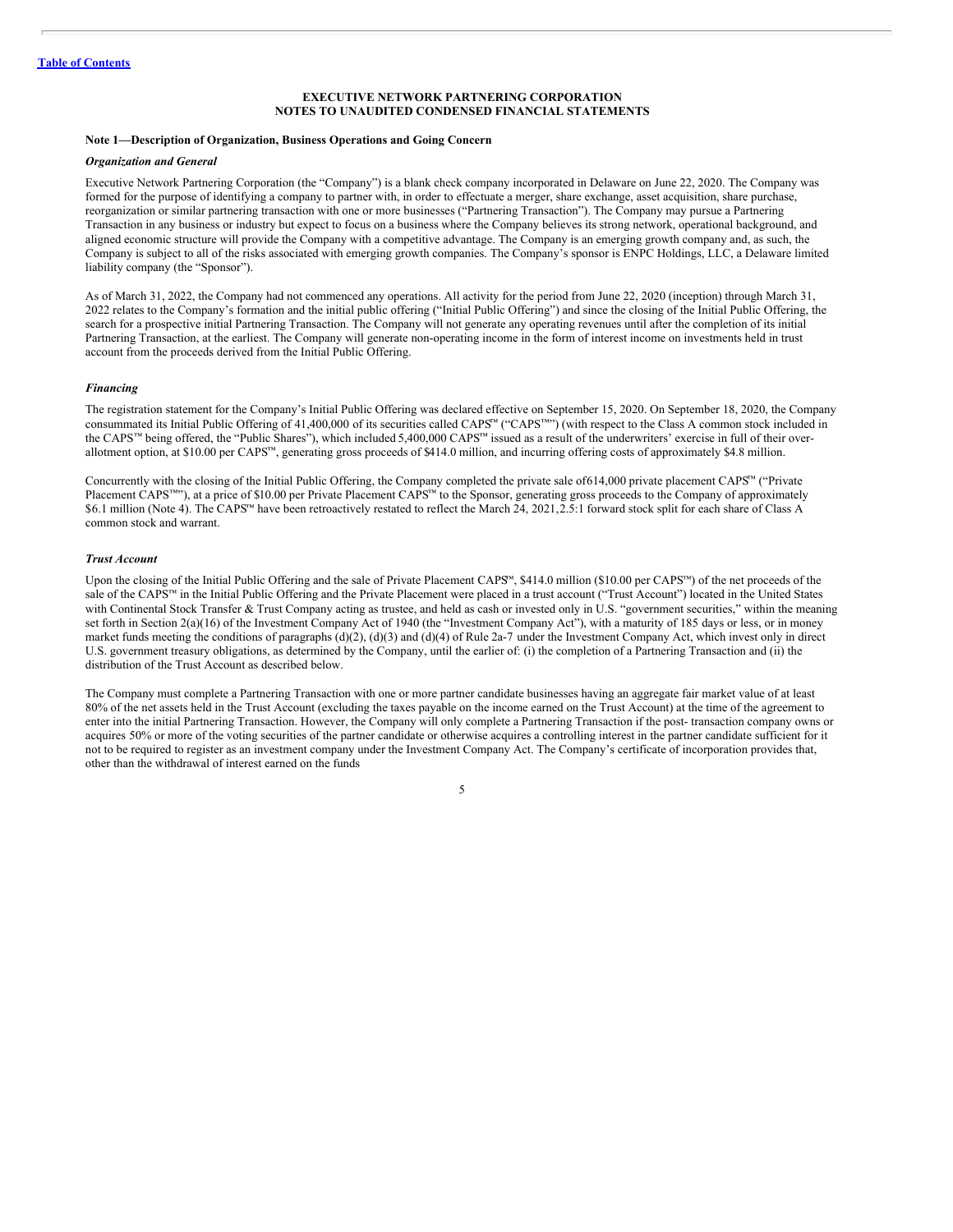that may be released to the Company to pay taxes, none of the funds held in Trust Account will be released until the earlier of: (i) the completion of the Partnering Transaction; (ii) the redemption of any of the common stock included in the CAPS™ being sold in the Initial Public Offering to its holders (the "Public Stockholders") properly tendered in connection with a stockholder vote to amend certain provisions of the Company's certificate of incorporation prior to a Partnering Transaction or (iii) the redemption of 100% of the Public Shares if the Company does not complete a Partnering Transaction within the Partnering Period (defined below).

The Company, after signing a definitive agreement for a Partnering Transaction, will either (i) seek stockholder approval of the Partnering Transaction at a meeting called for such purpose in connection with which Public Stockholders may seek to redeem their Public shares, regardless of whether they vote for or against the Partnering Transaction or do not vote at all, for cash equal to their pro rata share of the aggregate amount then on deposit in the Trust Account calculated as of two business days prior to the consummation of the initial Partnering Transaction, including interest earned on the funds held in the Trust Account and not previously released to the Company to pay its taxes, or (ii) provide the Public Stockholders with the opportunity to sell their shares to the Company by means of a tender offer (and thereby avoid the need for a stockholder vote) for an amount in cash equal to their pro rata share of the aggregate amount then on deposit in the Trust Account calculated as of two business days prior to commencement of the tender offer, including interest earned on the funds held in the Trust Account and not previously released to the Company to pay its taxes. As a result, such common stock will be recorded at redemption amount and classified as temporary equity upon the completion of the Initial Public Offering, in accordance with the Financial Accounting Standards Board ("FASB") Accounting Standards Codification ("ASC") Topic 480, "Distinguishing Liabilities from Equity." The amount in the Trust Account is initially anticipated to be \$10.00 per Public Share. The decision as to whether the Company will seek stockholder approval of the Partnering Transaction or will allow stockholders to sell their shares in a tender offer will be made by the Company, solely in its discretion, and will be based on a variety of factors such as the timing of the transaction and whether the terms of the transaction would otherwise require the Company to seek stockholder approval. If the Company seeks stockholder approval, it will complete its Partnering Transaction only if a majority of the voting power of the outstanding shares of common stock voted are voted in favor of the Partnering Transaction. However, in no event will the Company redeem its Public Shares in an amount that would cause its net tangible assets to be less than \$5,000,001 immediately prior to or upon consummation of the Company's initial Partnering Transaction. In such case, the Company would not proceed with the redemption of its Public Shares and the related Partnering Transaction, and instead may search for an alternate Partnering Transaction.

The Company will only have 24 months from the closing of the Initial Public Offering, orSeptember 18, 2022 (or 27 months, or December 18, 2022, if the Company has executed a letter of intent, agreement in principle or definitive agreement for the Partnering Transaction within 24 months) to complete its initial Partnering Transaction (the "Partnering Period"). If the Company does not complete a Partnering Transaction within this period of time (and stockholders do not approve an amendment to the certificate of incorporation to extend this date), it will (i) cease all operations except for the purpose of winding up, (ii) as promptly as reasonably possible but not more than ten business days thereafter, redeem the Public Shares, at aper-share price, payable in cash, equal to their pro rata share of the aggregate amount then on deposit in the Trust Account including interest earned on the funds held in the Trust Account and not previously released to the Company to pay its taxes (less up to \$100,000 of such net interest to pay dissolution expenses), and (iii) as promptly as reasonably possible following such redemption, subject to the approval of the remaining stockholders and the board of directors, liquidate and dissolve, subject in the case of clauses (ii) and (iii), to the Company's obligations under Delaware law to provide for claims of creditors and in all cases subject to the other requirements of applicable law.

The holders of the Founder Shares immediately prior to the Initial Public Offering (the "Initial Stockholders") have entered into a letter agreement with the Company, pursuant to which they have agreed to (i) waive their redemption rights with respect to any Founder Shares (as defined in Note 4) and Public Shares they hold in connection with the completion of the Partnering Transaction, (ii) waive their redemption rights with respect to any Founder Shares and Public Shares they hold in connection with a stockholder vote to approve an amendment to the Company's amended and restated certificate of incorporation to modify the substance or timing of the Company's obligation to redeem 100% of its Public Shares if the Company has not consummated a Partnering Transaction within the Partnering Period or with respect to any other material provisions relating to stockholders' rights or pre-Partnering Transaction activity and (iii) waive their rights to liquidating distributions from the Trust Account with respect to any Founder Shares they hold if the Company fails to complete the Partnering Transaction within 24 the Partnering Period (although they will be entitled to liquidating distributions from the Trust Account with respect to any Public Shares they hold if the Company fails to complete the Partnering Transaction within the Partnering Period).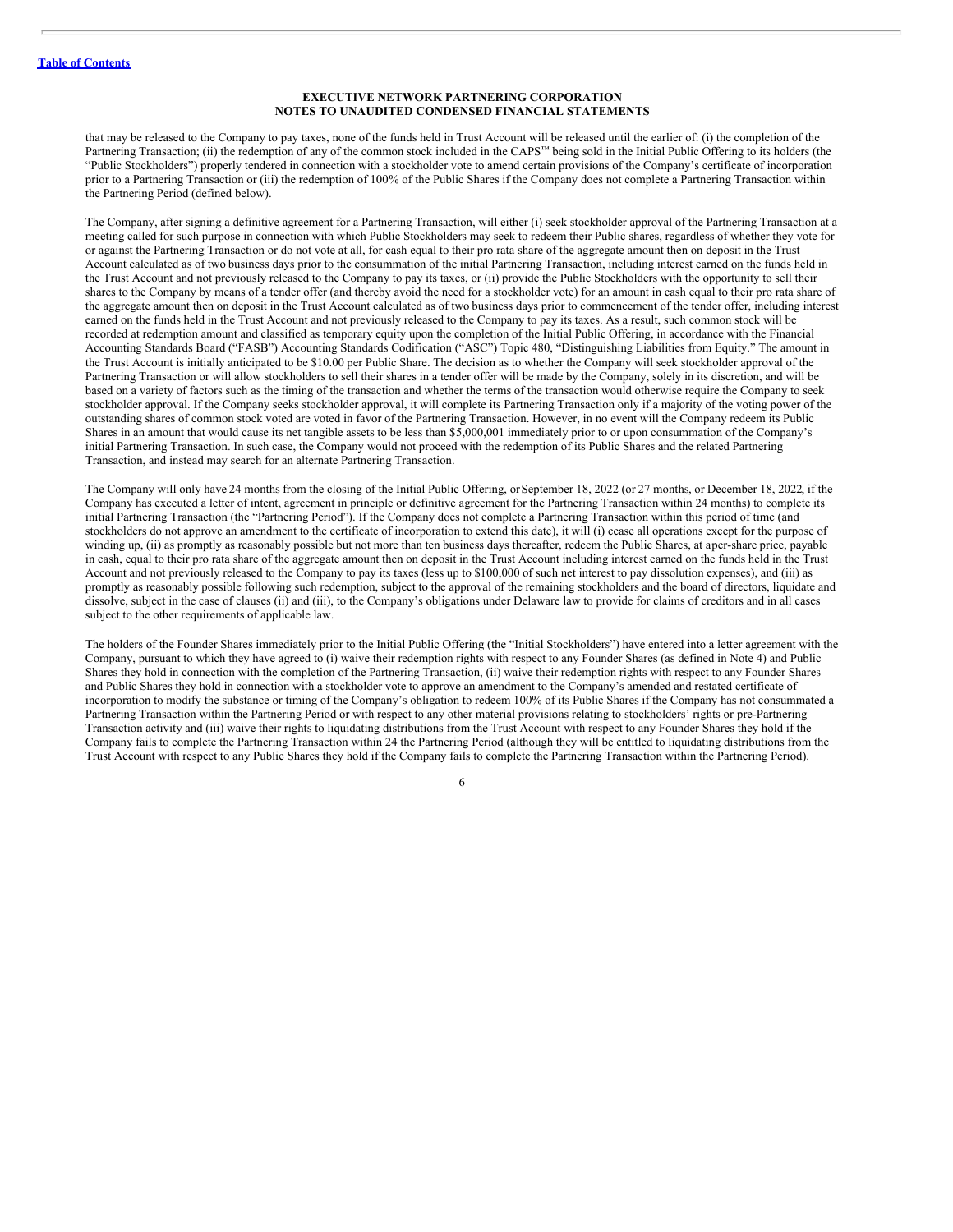Pursuant to the letter agreement, the Sponsor has agreed that it will be liable to the Company if and to the extent any claims by a third party for services rendered or products sold to the Company, or a prospective target business with which the Company has entered into a written letter of intent, confidentiality or other similar agreement or Partnering Transaction agreement, reduce the amount of funds in the Trust Account to below the lesser of \$10.00 per Public Share and (ii) the actual amount per Public Share held in the Trust Account as of the date of the liquidation of the Trust Account, if less than \$10.00 per public share due to reductions in the value of the Trust assets, less taxes payable, provided that such liability will not apply to any claims by a third party or prospective target business who executed a waiver of any and all rights to the monies held in the Trust Account (whether or not such waiver is enforceable) nor will it apply to any claims under the Company's indemnity of the underwriter of our initial public offering against certain liabilities, including liabilities under the Securities Act of 1933, as amended (the "Securities Act").

#### *Going Concern Considerations*

As of March 31, 2022, the Company had approximately \$153,000 in its operating bank account, working capital deficit of approximately \$1.1 million. Interest income on the balance in the Trust Account may be used to pay the Company's franchise and income tax obligations. Management intends to use substantially all of the funds held in the Trust Account to complete the initial Partnering Transaction and to pay the Company's expenses relating thereto. To the extent that the Company's capital stock or debt is used, in whole or in part, as consideration to complete the initial Partnering Transaction, the remaining proceeds held in the Trust Account will be used as working capital to finance the operations of the target business or businesses, make other acquisitions and pursue growth strategies.

The Company's liquidity needs up to the closing of the Initial Public Offering and the sale of Private Placement CAPS™ had been satisfied through a capital contribution of \$25,000 from the Sponsor to purchase Class F and Class B common stock, the loan under the Note (as defined in Note 4) of approximately \$171,000 to the Company to cover for offering costs in connection with the Initial Public Offering, and the net proceeds from the consummation of the Private Placement not held in the Trust Account. The Company fully repaid the Note on September 22, 2020. In addition, in order to finance transaction costs in connection with a Partnering Transaction, the Company's officers, directors and initial stockholders may, but are not obligated to, provide the Company Working Capital Loans (see Note 4). As of March 31, 2022 and December 31, 2021, there were \$770,000 and \$430,000 outstanding under the Working Capital Loans, respectively.

In connection with the Company's assessment of going concern considerations in accordance with Financial Accounting Standard Board's Accounting Standards Update ("ASU") 2014-15, "Disclosures of Uncertainties about an Entity's Ability to Continue as a Going Concern," the Company has until September 18, 2022 to consummate a Partnering Transaction. It is uncertain that the Company will be able to consummate a Partnering Transaction by this time. If a Partnering Transaction is not consummated by this date, there will be a mandatory liquidation and subsequent dissolution of the Company. Management has determined that the liquidity condition and mandatory liquidation, should a Partnering Transaction not occur, and potential subsequent dissolution raises substantial doubt about the Company's ability to continue as a going concern. Management intends to complete the Business Combination prior to the liquidation date. No adjustments have been made to the carrying amounts of assets or liabilities should the Company be required to liquidate after September 18, 2022.

#### **Note 2—Basis of Presentation and Summary of Significant Accounting Policies**

#### *Basis of Presentation*

The accompanying unaudited condensed financial statements of the Company have been prepared in accordance with United States generally accepted accounting principles ("U.S. GAAP") for interim financial information and with the instructions to Form 10-Q and Article 10 of Regulation S-X and pursuant to the rules and regulations of the U.S. Securities and Exchange Commission (the "SEC"). Accordingly, certain disclosures included in the annual financial statements have been condensed or omitted from these financial statements as they are not required for interim financial statements under U.S. GAAP and the rules of the SEC. In the opinion of management, all adjustments (consisting of normal accruals) considered for a fair presentation have been included. Operating results for the three months ended March 31, 2022 are not necessarily indicative of the results that may be expected for the period ending December 31, 2022, or for any future interim periods.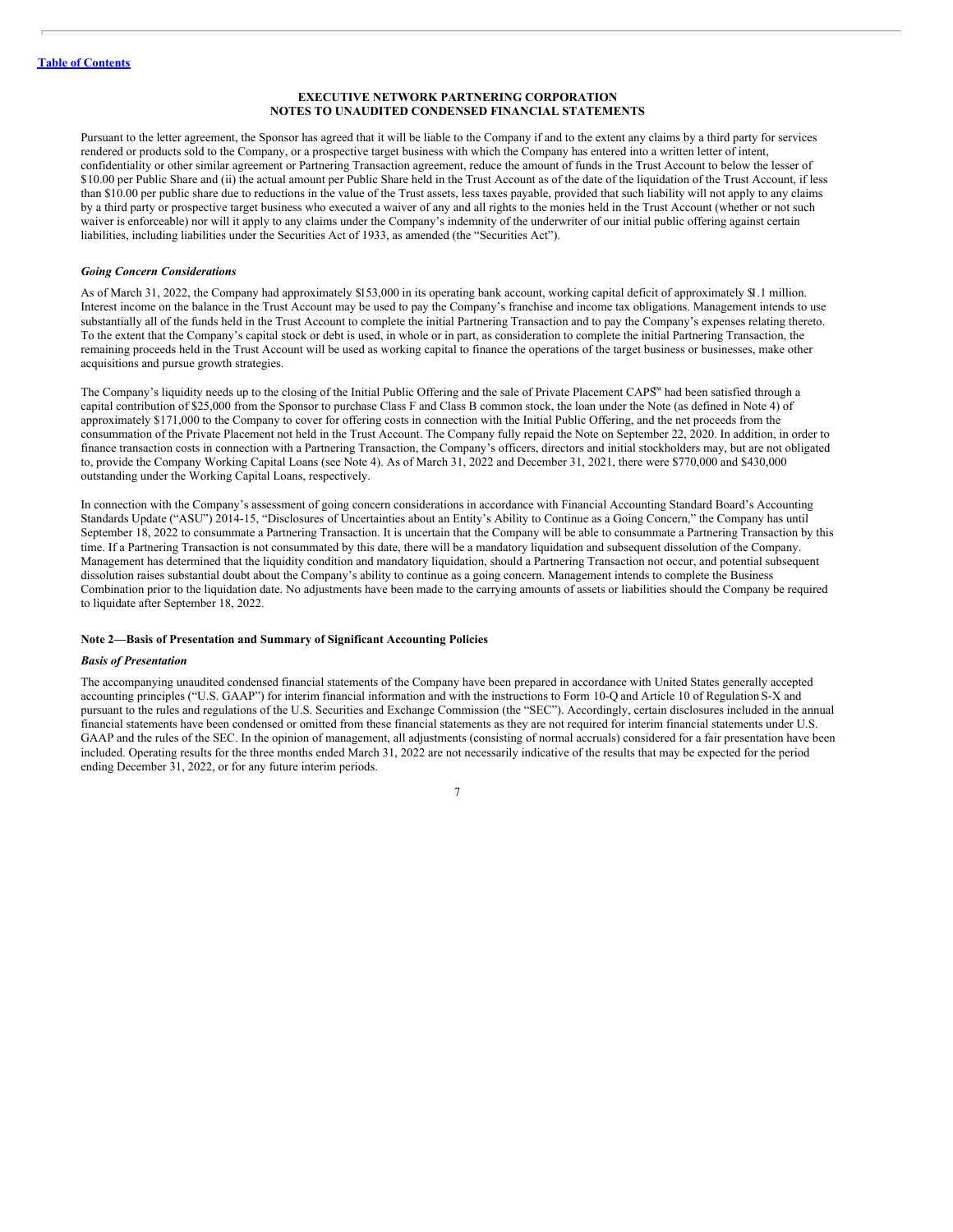The accompanying unaudited condensed financial statements should be read in conjunction with the audited financial statements and notes thereto included in the Annual Report on Form 10-K filed by the Company with the SEC on March 30, 2022.

#### *Emerging Growth Company*

The Company is an "emerging growth company," as defined in Section 2(a) of the Securities Act, as modified by the Jumpstart Our Business Startups Act of 2012 (the "JOBS Act"), and it may take advantage of certain exemptions from various reporting requirements that are applicable to other public companies that are not emerging growth companies including, but not limited to, not being required to comply with the independent registered public accounting firm attestation requirements of Section 404 of the Sarbanes-Oxley Act of 2002, reduced disclosure obligations regarding executive compensation in its periodic reports and proxy statements, and exemptions from the requirements of holding a nonbinding advisory vote on executive compensation and stockholder approval of any golden parachute payments not previously approved.

Further, Section 102(b)(1) of the JOBS Act exempts emerging growth companies from being required to comply with new or revised financial accounting standards until private companies (that is, those that have not had a Securities Act registration statement declared effective or do not have a class of securities registered under the Exchange Act) are required to comply with the new or revised financial accounting standards. The JOBS Act provides that an emerging growth company can elect to opt out of the extended transition period and comply with the requirements that apply to non-emerging growth companies but any such an election to opt out is irrevocable. The Company has elected not to opt out of such extended transition period, which means that when a standard is issued or revised and it has different application dates for public or private companies, the Company, as an emerging growth company, can adopt the new or revised standard at the time private companies adopt the new or revised standard. This may make comparison of the Company's unaudited condensed financial statements with another public company that is neither an emerging growth company nor an emerging growth company that has opted out of using the extended transition period difficult or impossible because of the potential differences in accounting standards used.

#### *Use of Estimates*

The preparation of unaudited condensed financial statements in conformity with U.S. GAAP requires the Company's management to make estimates and assumptions that affect the reported amounts of assets and liabilities and disclosure of contingent assets and liabilities at the date of the unaudited condensed financial statements and the reported amounts of expenses during the reporting periods. Making estimates requires management to exercise significant judgment. It is at least reasonably possible that the estimate of the effect of a condition, situation or set of circumstances that existed at the date of the unaudited condensed financial statements, which management considered in formulating its estimate, could change in the near term due to one or more future confirming events. One of the more significant accounting estimates included in these financial statements is the determination of the fair value of the warrant liability. Accordingly, the actual results could differ significantly from those estimates.

#### *Cash and Cash Equivalents*

The Company considers all short-term investments with an original maturity of three months or less when purchased to be cash equivalents. The Company had no cash equivalents as of March 31, 2022 and December 31, 2021.

#### *Investments Held in Trust Account*

The Company's portfolio of investments held in the Trust Account is comprised of U.S. government securities, within the meaning set forth in Section 2(a) (16) of the Investment Company Act, with a maturity of 185 days or less, or investments in money market funds that invest in U.S. government securities and generally have a readily determinable fair value, or a combination thereof. When the Company's investments held in the Trust Account are comprised of U.S. government securities, the investments are classified as trading securities. When the Company's investments held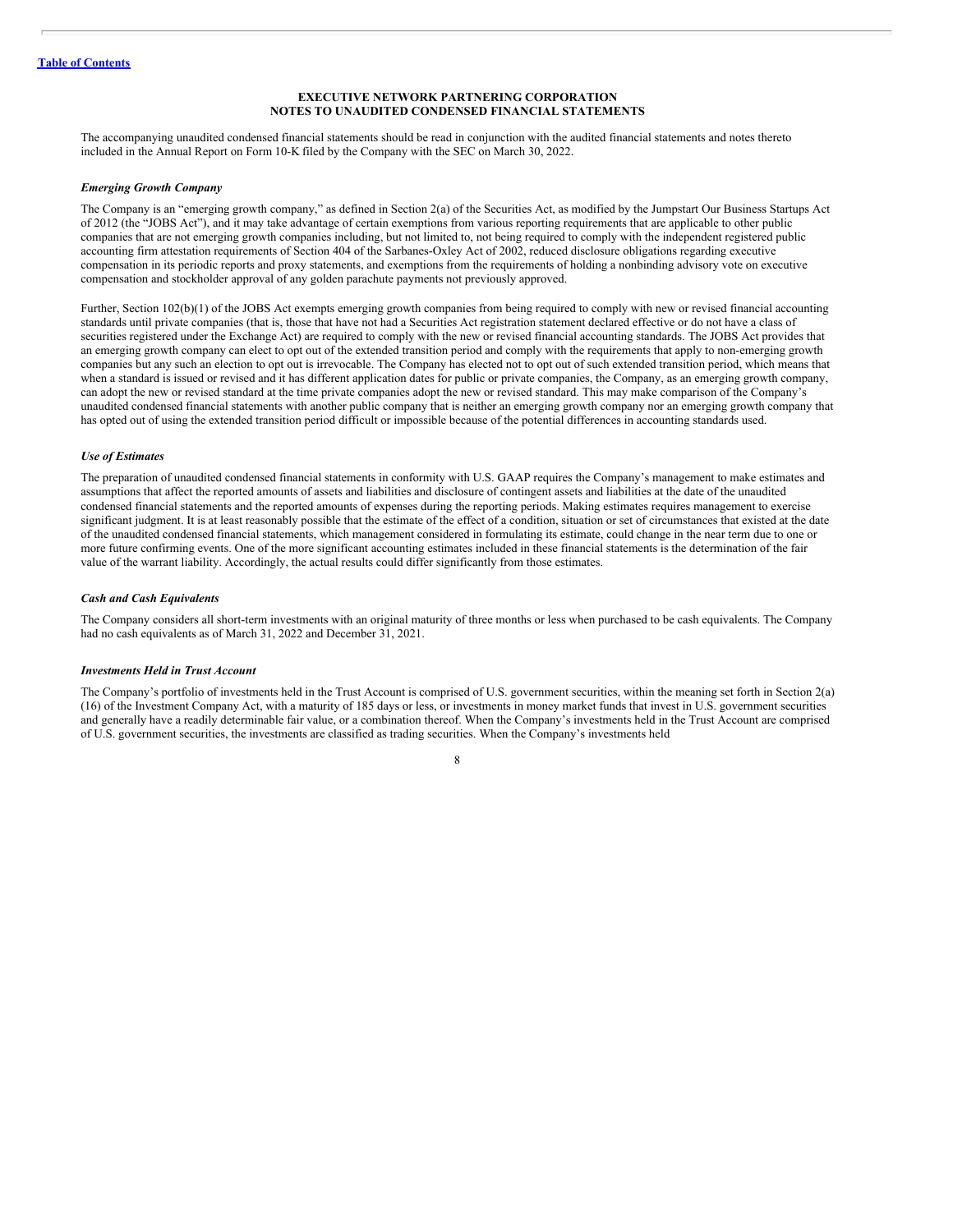in the Trust Account are comprised of money market funds, the investments are recognized at fair value. Trading securities and investments in money market funds are presented on the balance sheets at fair value at the end of each reporting period. Gains and losses resulting from the change in fair value of these securities are included in net gain from investments held in Trust Account in the accompanying unaudited condensed statements of operations. The estimated fair values of investments held in the Trust Account are determined using available market information.

#### *Concentration of Credit Risk*

Financial instruments that potentially subject the Company to concentrations of credit risk consist of cash accounts in a financial institution, which, at times, may exceed the Federal Deposit Insurance Corporation coverage of \$250,000, and cash equivalents held in Trust Account. As of March 31, 2022 and December 31, 2021, the Company has not experienced losses on these accounts and management believes the Company is not exposed to significant risks on such accounts.

#### *Fair Value of Financial Instruments*

The fair value of the Company's assets and liabilities which qualify as financial instruments under the FASB ASC Topic 820, "Fair Value Measurements," approximates the carrying amounts represented in the condensed balance sheets, except for the derivative assets and liabilities.

#### *Fair Value Measurement*

Fair value is defined as the price that would be received for sale of an asset or paid for transfer of a liability, in an orderly transaction between market participants at the measurement date. U.S. GAAP establishes a three-tier fair value hierarchy, which prioritizes the inputs used in measuring fair value.

The hierarchy gives the highest priority to unadjusted quoted prices in active markets for identical assets or liabilities (Level 1 measurements) and the lowest priority to unobservable inputs (Level 3 measurements). These tiers consist of:

- Level 1, defined as observable inputs such as quoted prices for identical instruments in active markets;
- Level 2, defined as inputs other than quoted prices in active markets that are either directly or indirectly observable such as quoted prices for similar instruments in active markets or quoted prices for identical or similar instruments in markets that are not active; and
- Level 3, defined as unobservable inputs in which little or no market data exists, therefore requiring an entity to develop its own assumptions, such as valuations derived from valuation techniques in which one or more significant inputs or significant value drivers are unobservable.

In some circumstances, the inputs used to measure fair value might be categorized within different levels of the fair value hierarchy. In those instances, the fair value measurement is categorized in its entirety in the fair value hierarchy based on the lowest level input that is significant to the fair value measurement.

#### *Of ering Costs Associated with the Initial Public Of ering*

Offering costs consisted of legal, accounting, underwriting fees and other costs incurred through the Initial Public Offering that were directly related to the Initial Public Offering. Offering costs were allocated to the separable financial instruments issued in the Initial Public Offering based on a relative fair value basis, compared to total proceeds received. Offering costs associated with derivative warrant liabilities were expensed as incurred and presented as non-operating expenses in the statements of operations. Offering costs associated with the Class A common stock issued were charged against the carrying value of Class A common stock subject to possible redemption upon the completion of the Initial Public Offering. The Company classifies deferred underwriting commissions as non-current liabilities as their liquidation is not reasonably expected to require the use of current assets or require the creation of current liabilities.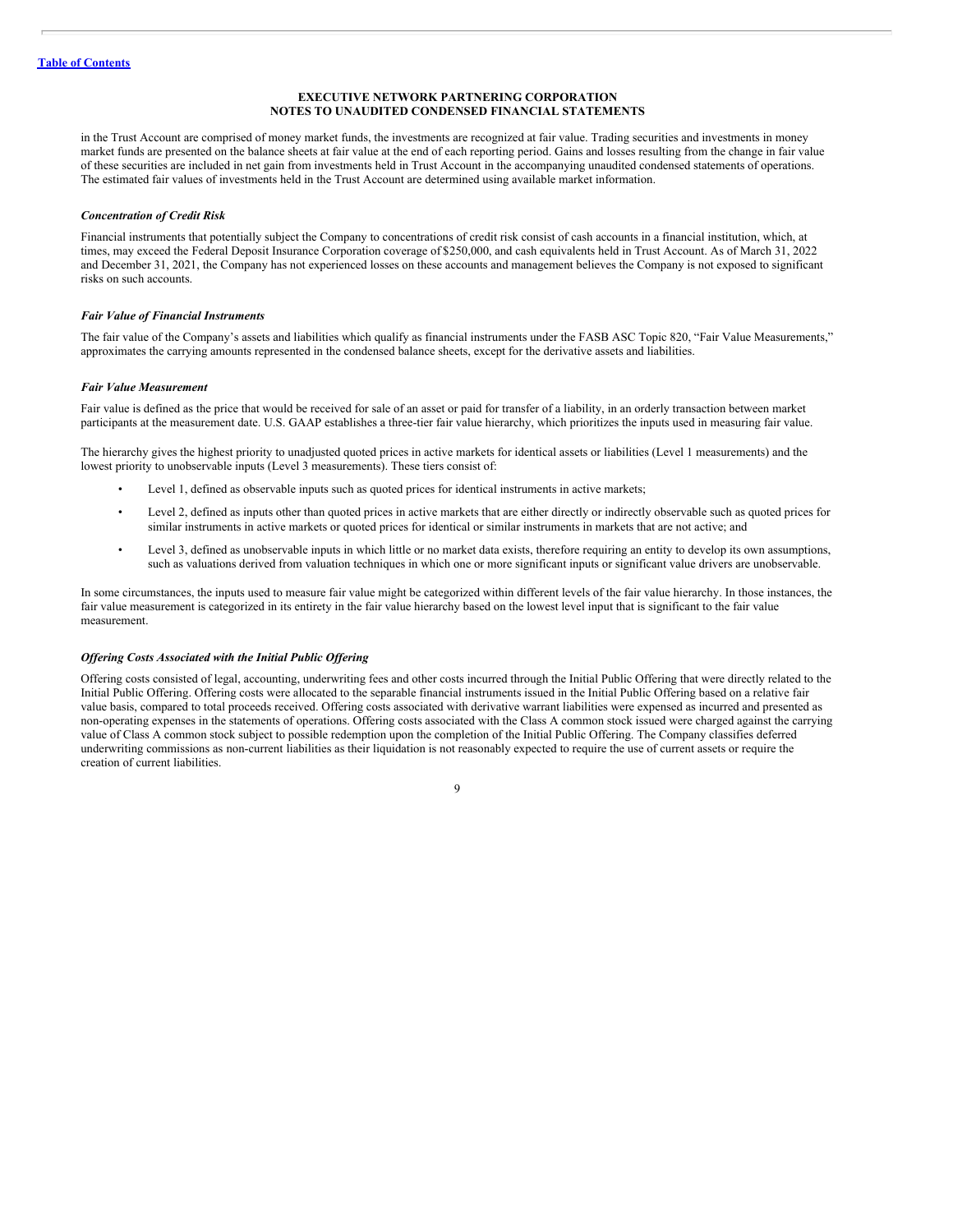#### *Class A Common Stock Subject to Possible Redemption*

The Company accounts for its Class A common stock subject to possible redemption in accordance with the guidance in ASC Topic 480 "Distinguishing Liabilities from Equity." Class A common stock subject to mandatory redemption (if any) is classified as a liability instrument and measured at fair value. Conditionally redeemable Class A common stock (including Class A common stock that features redemption rights that are either within the control of the holder or subject to redemption upon the occurrence of uncertain events not solely within the Company's control) is classified as temporary equity. At all other times, Class A common stock is classified as stockholders' equity. As part of the Private Placement CAPS™, the Company issued 614,000 shares of Class A common stock to the Sponsor ("Private Placement Shares"). These Private Placement Shares will not be transferable, assignable or salable until 30 days after the completion of our initial Partnering Transaction, as such are considered non-redeemable and presented as permanent equity in the Company's condensed balance sheets. The Company's Class A common stock features certain redemption rights that are considered to be outside of the Company's control and subject to the occurrence of uncertain future events. Accordingly, as of March 31, 2022 and December 31, 2021, 41,400,000 shares of Class A common stock subject to possible redemption is presented as temporary equity, respectively, outside of the stockholders' equity (deficit) section of the Company's unaudited condensed balance sheets.

Under ASC 480, the Company has elected to recognize changes in the redemption value immediately as they occur and adjust the carrying value of the security to equal the redemption value at the end of each reporting period. This method would view the end of the reporting period as if it were also the redemption date for the security. Immediately upon the closing of the Initial Public Offering, the Company recognized the accretion from initial book value to redemption amount value. The change in the carrying value of the redeemable Class A common stock resulted in charges against additional paid-in capital (to the extent available) and accumulated deficit.

#### *Derivative Warrant Liabilities*

The Company does not use derivative instruments to hedge its exposures to cash flow, market or foreign currency risks. The Company evaluates all of the Company's financial instruments, including issued warrants to purchase its Class A common stock, to determine if such instruments are derivatives or contain features that qualify as embedded derivatives, pursuant to ASC 480 and ASC 815-15. The classification of derivative instruments, including whether such instruments should be recorded as liabilities or as equity, is re-assessed at the end of each reporting period.

The Company issued 10,350,000 warrants to purchase Class A common stock to investors in the Company's Initial Public Offering, including the overallotment, and simultaneously issued 153,500 Private Placement Warrants. All of the Company's outstanding warrants are recognized as derivative liabilities in accordance with ASC 815-40. Accordingly, we recognize the warrant instruments as liabilities at fair value and adjust the instruments to fair value at the end of each reporting period. The liabilities are subject to re-measurement at each balance sheet date until exercised, and any change in fair value is recognized in our statements of operations. The fair value of the warrants issued in connection with the Initial Public Offering was initially measured using a Monte-Carlo simulation model and subsequently been measured based on the listed market price of such warrants at each measurement date when separately listed and traded. The fair value of the warrants issued in connection with the Private Placement have been estimated using a Black-Scholes Option Pricing model at each measurement date. The determination of the fair value of the warrant liability may be subject to change as more current information becomes available and, accordingly, the actual results could differ significantly. Derivative warrant liabilities are classified as non-current liabilities, as their liquidation is not reasonably expected to require the use of current assets or require the creation of current liabilities.

#### *Income Taxes*

The Company follows the asset and liability method of accounting for income taxes. Deferred tax assets and liabilities are recognized for the estimated future tax consequences attributable to differences between the financial statement carrying amounts of existing assets and liabilities and their respective tax bases. Deferred tax assets and liabilities are measured using enacted tax rates expected to apply to taxable income in the years in which those temporary differences are expected to be recovered or settled. The effect on deferred tax assets and liabilities of a change in tax rates is recognized in income in the period that included the enactment date. Valuation allowances are established, when necessary, to reduce deferred tax assets to the amount expected to be realized.

ASC Topic 740, "Income Taxes" prescribes a recognition threshold and a measurement attribute for the financial statement recognition and measurement of tax positions taken or expected to be taken in a tax return. For those benefits to be recognized, a tax position must be more-likely-than- not to be sustained upon examination by taxing authorities. The Company recognizes accrued interest and penalties related to unrecognized tax benefits as income tax expense.

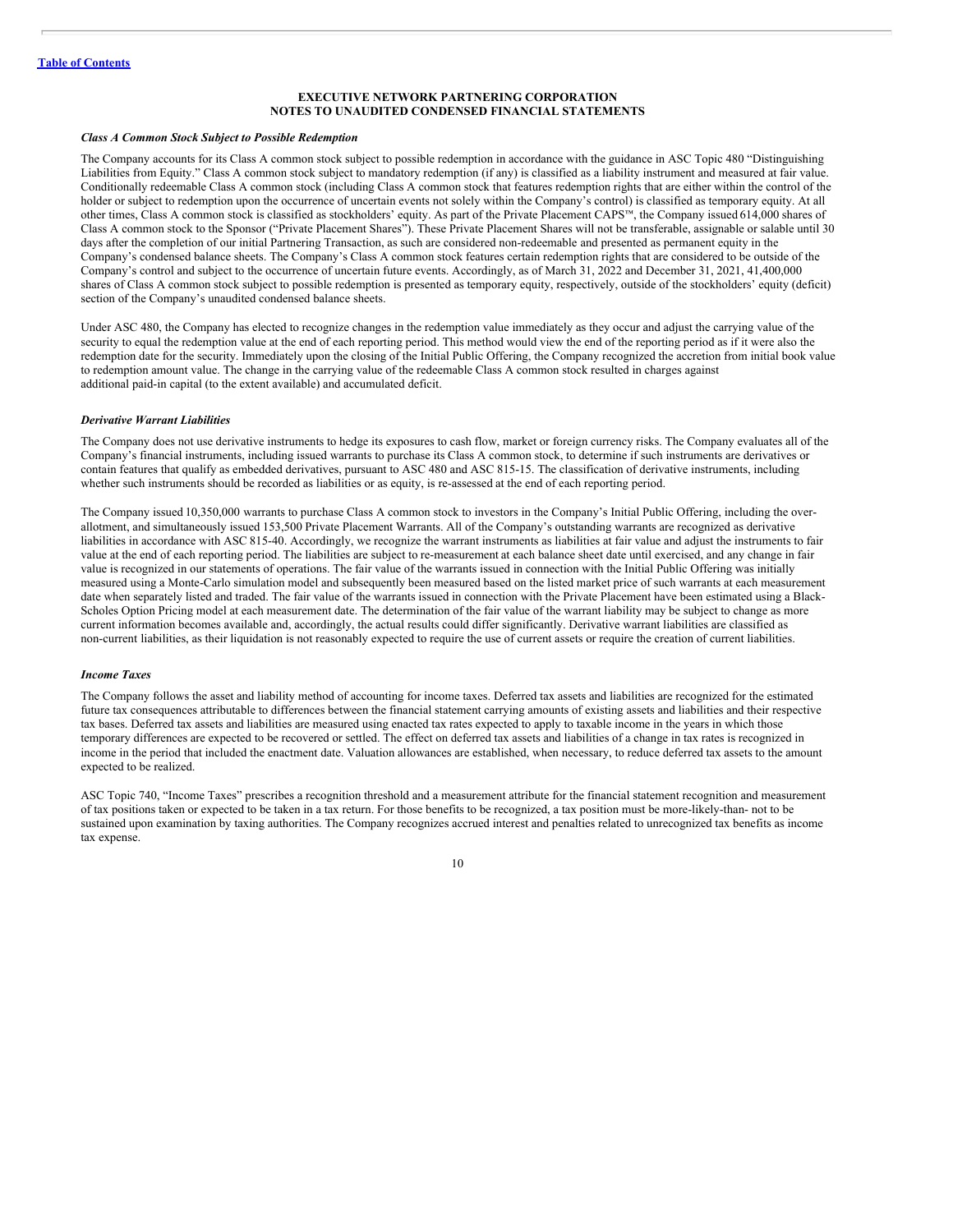#### *Net Income per Share of Common Stock*

The Company complies with accounting and disclosure requirements of FASB ASC Topic 260, "Earnings Per Share." The Company has three classes of shares, which are referred to as Class A common stock, Class B common stock and Class F common stock. Income and losses are shared pro rata between the three classes of shares. This presentation assumes a business combination as the most likely outcome. Net income (loss) per share of common stock is calculated by dividing the net income (loss) by the weighted average number of common stock outstanding for the respective period.

The calculation of diluted net income per share of common stock does not consider the effect of the warrants underlying the Units sold in the Initial Public Offering and the Private Placement Warrants to purchase 10,503,500 shares of Class A common stock in the calculation of diluted income per share, because their inclusion would be anti-dilutive under the treasury stock method. As a result, diluted net income per share of common stock is the same as basic net income per share of common stock for the three months ended March 31, 2022 and 2021. Accretion associated with the redeemable Class A common stock is excluded from earnings per share as the redemption value approximates fair value.

The table below presents a reconciliation of the numerator and denominator used to compute basic and diluted net income per share of common stock for each class of common stock:

|                                                        | <b>For the Three Months Ended</b><br>March 31, 2022 |          |                | <b>For the Three Months</b><br>Ended March 31, 2021 |                |                |
|--------------------------------------------------------|-----------------------------------------------------|----------|----------------|-----------------------------------------------------|----------------|----------------|
|                                                        | <b>Class A</b>                                      | Class B  | <b>Class F</b> | <b>Class A</b>                                      | <b>Class B</b> | <b>Class F</b> |
| Basic net income per common stock:                     |                                                     |          |                |                                                     |                |                |
| Numerator:                                             |                                                     |          |                |                                                     |                |                |
| Allocation of net income                               | \$ 3.236,051                                        | \$23,107 | \$63,775       | \$1,579,146                                         | \$11.276       | \$ 31,121      |
| Denominator:                                           |                                                     |          |                |                                                     |                |                |
| Weighted average common stock outstanding, basic and   |                                                     |          |                |                                                     |                |                |
| diluted                                                | 42,014,000                                          | 300,000  | 828,000        | 42,014,000                                          | 300,000        | 828,000        |
| Basic and diluted net income per share of common stock | 0.08                                                | 0.08     | 0.08           | 0.04                                                | 0.04           | 0.04           |

#### *Recent Accounting Pronouncements*

The Company's management does not believe that any recently issued, but not yet effective, accounting standards updates, if currently adopted, would have a material effect on the accompanying unaudited condensed financial statements.

#### **Note 3—Initial Public Offering**

#### *Public CAPS™*

On September 18, 2020, the Company consummated its Initial Public Offering of41,400,000 CAPS™, which included 5,400,000 CAPS™ issued as a result of the underwriters' exercise in full of their over-allotment option, at \$10.00 per CAPS™, generating gross proceeds of \$414.0 million, and incurring offering costs of approximately \$4.8 million.

Each CAPS™ consists of one share of Class A common stock andone-quarter of one redeemable warrant (each, a "Public Warrant"). Each whole Public Warrant may be exercised to purchase one share of Class A common stock for \$11.50 per share, subject to adjustment (see Note 8).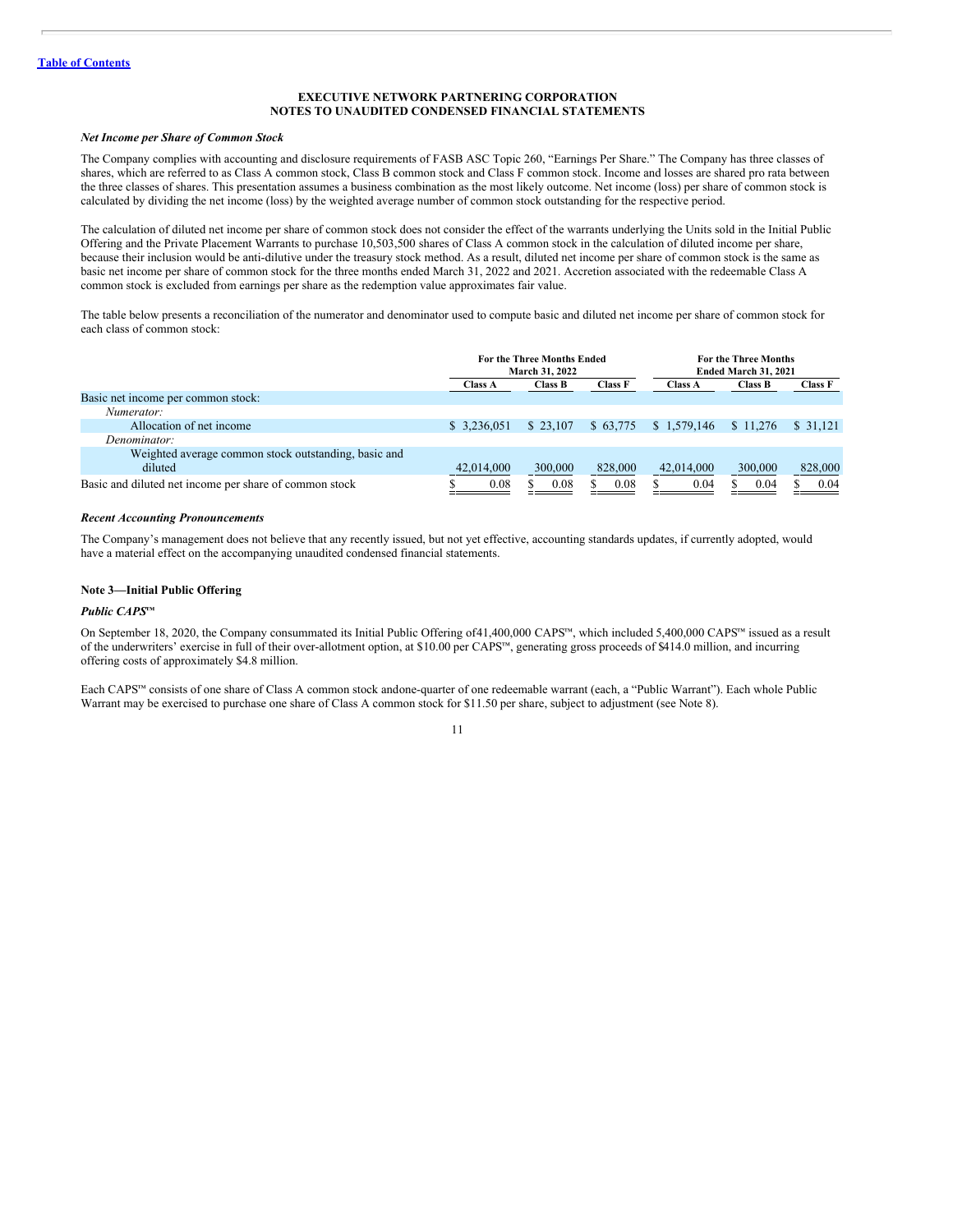#### *Underwriting Agreement*

The Company granted the underwriters a 45-day option to purchase up to5,400,000 additional CAPS™ to cover any over-allotment, at the Initial Public Offering price less the underwriting discounts and commissions. The underwriters exercised the over-allotment option in full on September 18, 2020.

The underwriters were entitled to an underwriting discount of \$0.01 per CAPS™, or approximately \$4.1 million in the aggregate, paid upon the closing of the Initial Public Offering.

#### **Note 4—Related Party Transactions**

#### *Founder Shares and Performance Shares*

On June 22, 2020, the Sponsor paid for certain offering costs on behalf of the Company in exchange for  $(i737,789$  Class F common stock (the "Founder" Shares") in exchange for a capital contribution of \$6,250, or approximately \$0.008 per share and (ii) 1,200 shares of Class B common stock (the "Performance Shares") for a capital contribution of \$18,750, or \$15.625 per share. On July 17, 2020 and March 24, 2021, the Company effected a100:1 and a 2.5:1 forward stock split for each share of Class B common stock, respectively, resulting in an aggregate of300,000 Performance Shares outstanding. On July 29, 2020, the Company effected a reverse stock split for Class F common stock, resulting in an aggregate of 690,000 shares of Class F common stock outstanding. On September 17, 2020, the Company effected a 1 for 1.2 forward stock split that increased the outstanding Class F common stock from 690,000 shares to 828,000 shares. All shares and associated amounts have been retroactively restated to reflect the stock splits. Of the 828,000 Founder Shares outstanding, up to 108,000 of the Founder Shares would be forfeited depending on the extent to which the underwriter's overallotment is exercised, so that such Founder Shares would represent 5% of the outstanding shares issued in the Initial Public Offering. The underwriters fully exercised their over-allotment option on September 18, 2020; thus, these 108,000 Founder Shares were no longer subject to forfeiture. The Founder Shares are entitled to (together with the Performance Shares) a number of votes representing 20% of the Company's outstanding common stock (not including the private placement shares) prior to the completion of the Partnering Transaction.

The Initial Stockholders agreed not to transfer, assign or sell any of their Founder Shares until the earlier to occur of: (i)180 days after the completion of the Partnering Transaction and (ii) the date on which the Company completes a liquidation, merger, capital stock exchange or other similar transaction after the Partnering Transaction that results in all of the stockholders having the right to exchange their Class A common stock for cash, securities or other property; except to certain permitted transferees.

#### *Private Placement CAPS™*

Substantially concurrently with the closing of the Initial Public Offering, the Company completed the private sale of614,000 Private Placement CAPS™, at a price of \$10.00 per Private Placement CAPS™ to the Sponsor, generating gross proceeds to the Company of approximately \$6.1 million.

Each Private Placement CAPS™ consists of one share of Class A common stock andone-quarter of one redeemable warrant (each, a "Private Placement Warrant"). Each Private Placement Warrant entitles the holder to purchase one share of Class A common stock at \$11.50 per share. A portion of the proceeds from the sale of the Private Placement CAPS™ was added to the proceeds from the Initial Public Offering held in the Trust Account. If the Company does not complete a Partnering Transaction, then the proceeds will be part of the liquidating distribution to the Public Stockholders and the warrants will expire worthless.

#### *Related Party Loans*

On June 22, 2020, the Sponsor agreed to loan the Company up to an aggregate of \$300,000 pursuant to an unsecured promissory note (the "Note") to cover expenses related to this Initial Public Offering. This loan was payable without interest upon the completion of the Initial Public Offering. The Company borrowed approximately \$171,000 under the Note. The Company fully repaid the Note onSeptember 22, 2020. Subsequent to the repayment, the facility was no longer available to the Company.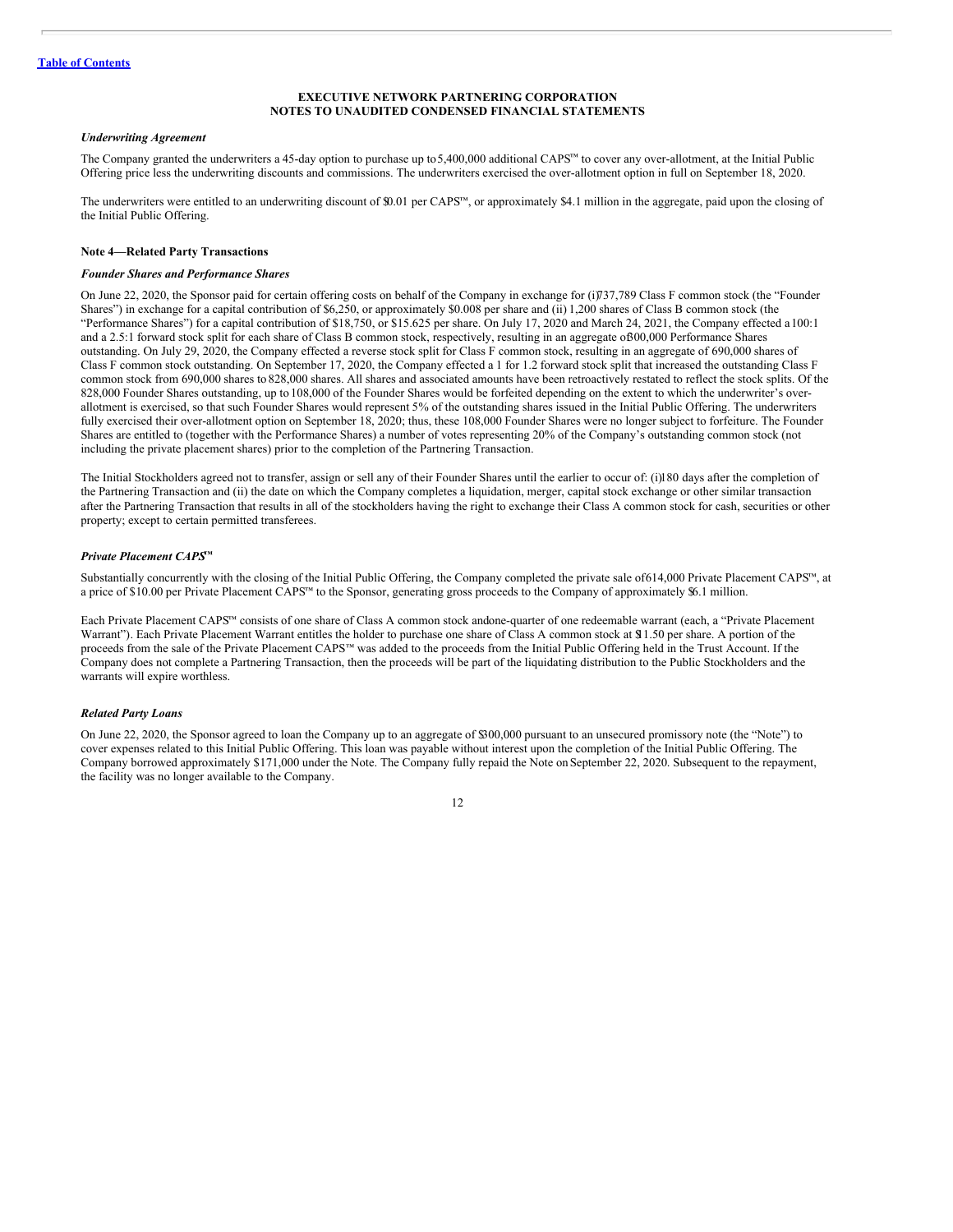In order to finance transaction costs in connection with a Partnering Transaction, the Sponsor or an affiliate of the Sponsor or certain of the Company's officers and directors may, but are not obligated to, loan the Company funds as may be required (each a "Working Capital Loan"). Up to \$1.5 million of such Working Capital Loans may be convertible into Private Placement CAPS™ ("Working Capital CAPS™") at a price of \$10.00 per Working Capital CAPS™ at the option of the lender. The Working Capital CAPS™ would be identical to the Private Placement CAPS™ issued to the Sponsor. Except for the forgoing, the terms of such loans, if any, have not been determined and no written agreements exist with respect to such loans.

On September 23, 2021, the Company issued a Working Capital Loan to ENPC Holdings, LLC ("Sponsor"), pursuant to which the Company borrowed \$180,000 for ongoing expenses reasonably related to the business of the Company and the consummation of the Partnering Transaction. On October 27, 2021, the Company issued a Working Capital Loan to the Sponsor, pursuant to which the Company borrowed \$180,000 for ongoing expenses reasonably related to the business of the Company and the consummation of the Partnering Transaction. On February 18, 2022, the Company issued a Working Capital Loan to the Sponsor, pursuant to which the Company borrowed \$340,000 for ongoing expenses reasonably related to the business of the Company and the consummation of the Partnering Transaction. The Working Capital Loan does not bear any interest. All unpaid principal under the Working Capital Loan will be due and payable in full on the earlier of (i) January 11, 2023 and (ii) the effective date of the Partnering Transaction (such earlier date, the "Maturity Date"). The Sponsor will have the option, at the time of consummation of a Partnering Transaction, to convert any amounts outstanding under the Working Capital Loan into Working Capital CAPS™.

During the three months ended March 31, 2022, the Company borrowed \$340,000 pursuant to the Working Capital Loans for ongoing expenses reasonably related to the business of the Company and the consummation of the Partnering Transaction. As of March 31, 2022 and December 31, 2021, the Company had \$770,000 and \$430,000 outstanding under the Working Capital Loan, respectively.

#### *Administrative Services Agreement*

Commencing on the date that the Company's securities are first listed on the New York Stock Exchange through the earlier of consummation of the Partnering Transaction and the Company's liquidation, the Company will pay an affiliate of the Sponsor for office space, secretarial and administrative services provided to members of the Company's management team \$20,000 per month. The Company incurred \$60,000 in expenses in connection with such services during the three months ended March 31, 2022 and 2021, as reflected in the accompanying unaudited condensed statements of operations. As of March 31, 2022 and December 31, 2021, there were \$40,000 and \$0 outstanding in accounts payable – related party, respectively.

In addition, the Sponsor, executive officers and directors, or any of their respective affiliates will be reimbursed for anyout-of-pocket expenses incurred in connection with activities on the Company's behalf such as identifying potential target businesses and performing due diligence on suitable Partnering Transactions. The Company's audit committee will review on a quarterly basis all payments that were made to the Sponsor, executive officers or directors, or their affiliates.

#### **Note 5—Commitments and Contingencies**

#### *Registration Rights*

The holders of the Founder Shares, Performance Shares, private placement warrants and private placement shares underlying the Private Placement CAPS™ and the Private Placement CAPS™ that may be issued upon conversion of Working Capital Loans (and any shares of Class A common stock into which such securities may convert and that may be issued upon exercise of private placement warrants) are entitled to registration rights pursuant to a registration rights agreement, requiring the Company to register such securities for resale. The holders of these securities are entitled to make up to three demands, excluding short form demands, that the Company registers such securities. In addition, the holders have certain "piggy-back" registration rights with respect to registration statements filed subsequent to the completion of the Partnering Transaction. The Company will bear the expenses incurred in connection with the filing of any such registration statements.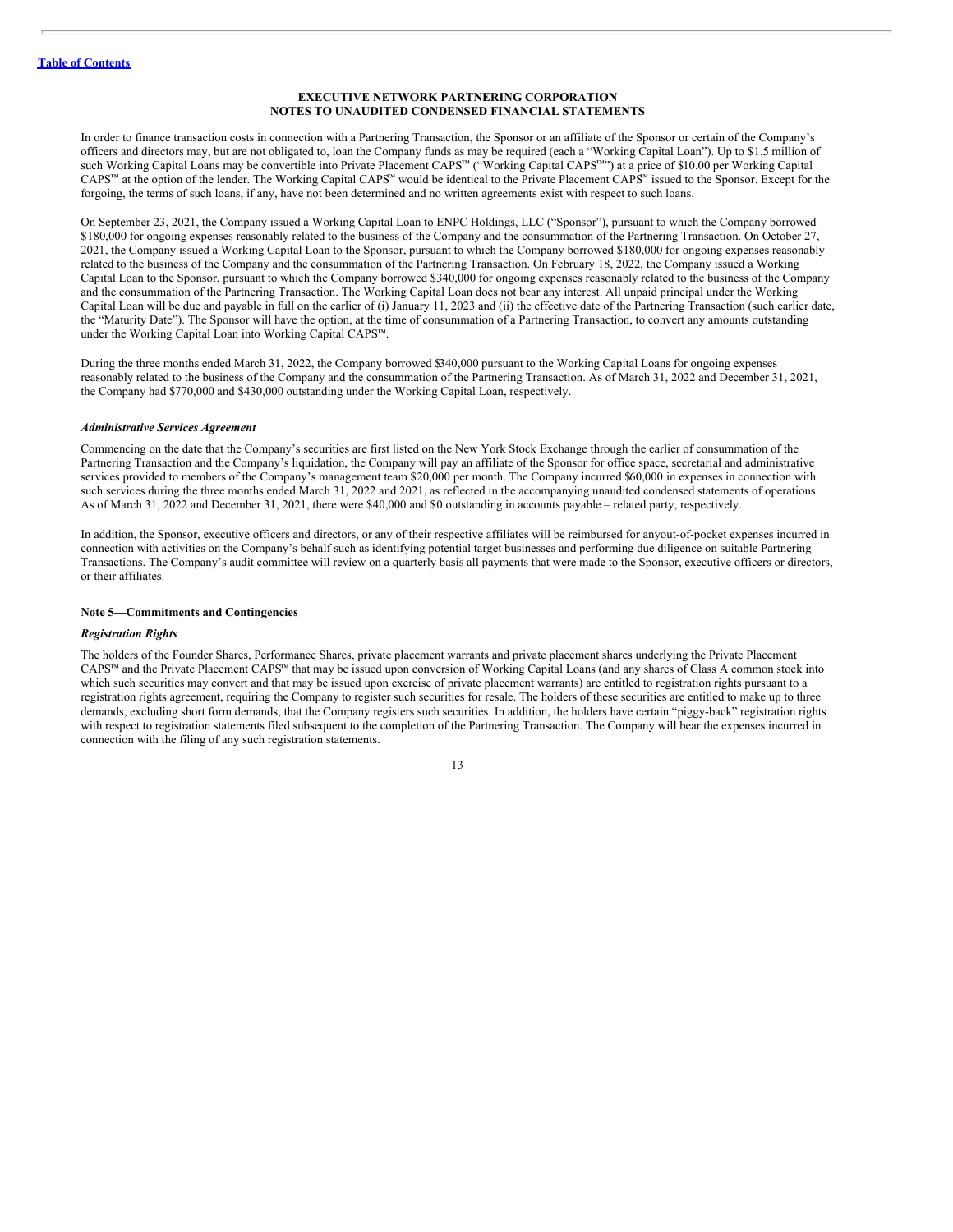#### *Partnering Transaction Advisory Engagement Letter*

In September 2020, the Company engaged Evercore Group L.L.C. as a capital markets advisor in connection with the Partnering Transaction, to assist the Company with the potential Partnering Transaction. The Company agreed to pay Evercore Group L.L.C. for such services upon the consummation of the Partnering Transaction a cash fee in an amount equal to 2.25% of the gross proceeds of the Initial Public Offering (exclusive of any applicable finders' fees which might become payable), which equates to \$8.1 million or approximately \$9.3 million if the underwriter's over-allotment option is exercised in full. Pursuant to the terms of the capital markets advisory agreement, no fee will be due if the Company does not complete a Partnering Transaction.

#### *Risks and Uncertainties*

Management continues to evaluate the impact of theCOVID-19 pandemic on the industry and has concluded that while it is reasonably possible that the pandemic could have a negative effect on the Company's financial position, and the results of its operations and/or search for a target company, the specific impact is not readily determinable as of the date of the condensed financial statements. The condensed financial statements do not include any adjustments that might result from the outcome of this uncertainty.

In February 2022, the Russian Federation and Belarus commenced a military action with the country of Ukraine. As a result of this action, various nations, including the United States, have instituted economic sanctions against the Russian Federation and Belarus. Further, the impact of this action and related sanctions on the world economy are not determinable as of the date of these condensed financial statements and the specific impact on the Company's financial condition, results of operations, and cash flows is also not determinable as of the date of these condensed financial statements.

#### **Note 6—Warrants**

No fractional warrants will be issued upon separation of the CAPS<sup>™</sup> and only whole warrants will trade. Each whole warrant entitles the registered holder to purchase one share of Class A common stock at a price of \$11.50 per share, subject to adjustment as discussed below, at any time commencing on the later of 12 months from the closing of the Initial Public Offering and 30 days after the completion of a Partnering Transaction, provided in each case that the Company has an effective registration statement under the Securities Act covering the shares of Class A common stock issuable upon exercise of the warrants and a current prospectus relating to them is available (or the Company permits holders to exercise their warrants on a cashless basis under the circumstances specified in the warrant agreement) and such shares are registered, qualified or exempt from registration under the securities, or blue sky, laws of the state of residence of the holder. The Company has agreed that as soon as practicable, but in no event later than fifteen (15) business days after the closing of the Partnering Transaction, the Company will use its commercially reasonable efforts to file with the SEC a registration statement for the registration, under the Securities Act, of the shares of Class A common stock issuable upon exercise of the warrants. The Company will use its best efforts to cause the same to become effective and to maintain the effectiveness of such registration statement, and a current prospectus relating thereto, until the expiration of the warrants in accordance with the provisions of the warrant agreement. If a registration statement covering the shares of Class A common stock issuable upon exercise of the warrants is not effective by the sixtieth (60th) business day after the closing of the Partnering Transaction, warrant holders may, until such time as there is an effective registration statement and during any period when the Company will have failed to maintain an effective registration statement, exercise warrants on a "cashless basis" in accordance with Section 3(a)(9) of the Securities Act or another exemption. Notwithstanding the above, if the shares of Class A common stock are at the time of any exercise of a warrant not listed on a national securities exchange such that they satisfy the definition of a "covered security" under Section 18(b)(1) of the Securities Act, the Company may, at its option, require holders of Public Warrants who exercise their warrants to do so on a "cashless basis" in accordance with Section 3 (a)(9) of the Securities Act and, in the event the Company so elect, it will not be required to file or maintain in effect a registration statement, and in the event the Company does not so elect, it will use its best efforts to register or qualify the shares under applicable blue sky laws to the extent an exemption is not available.

The warrants will expire five years after the completion of the Partnering Transaction, or earlier upon redemption or liquidation. In addition, if  $(x)$  the Company issues additional Class A common stock or equity-linked securities for capital raising purposes in connection with the Partnering Transaction at an issue price or effective issue price of less than \$9.20 per share of Class A common stock (with such issue price or effective issue price to be determined in good faith by the board of directors and, in the case of any such issuance to the Initial Stockholders or its affiliates, without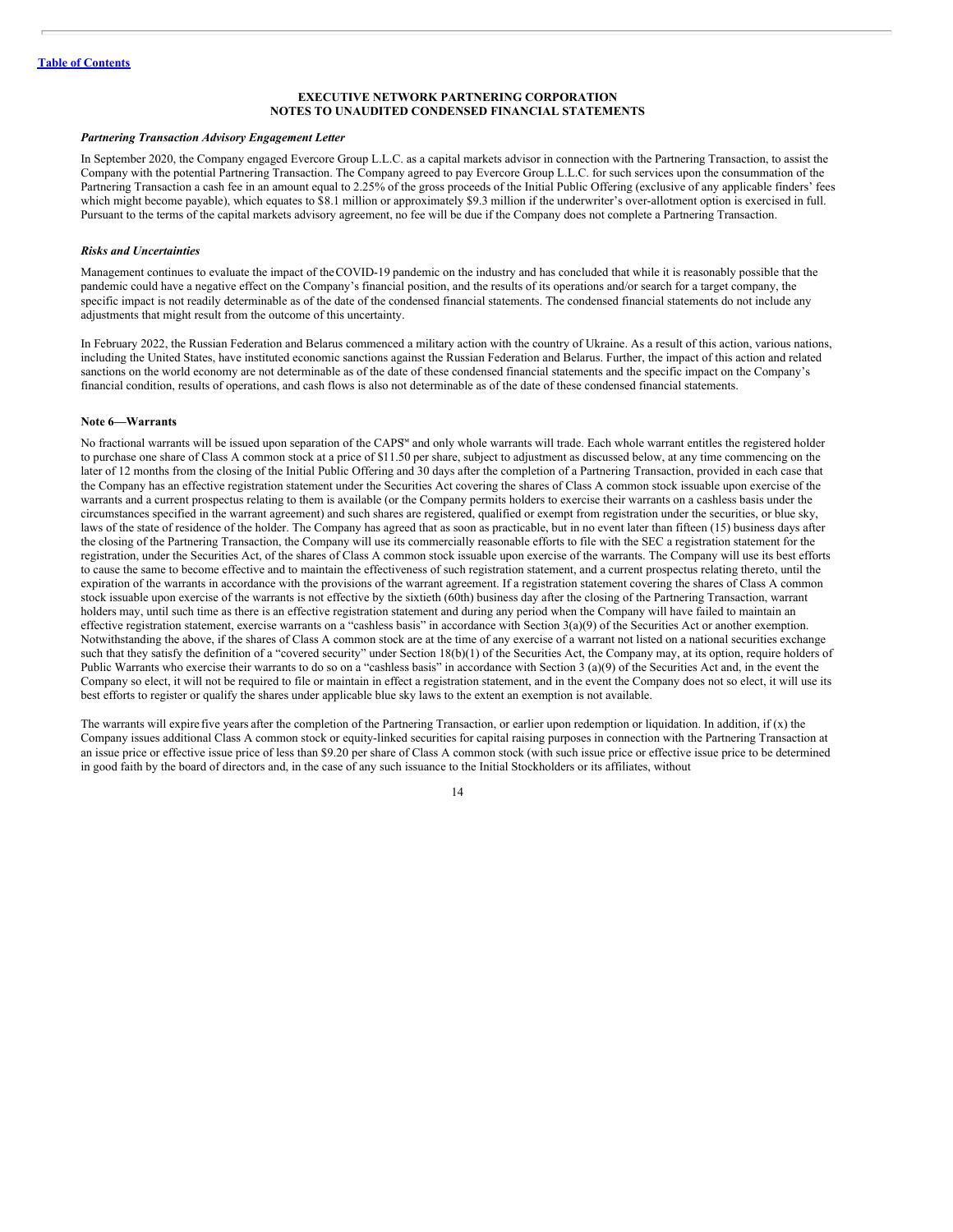taking into account any shares held by the Initial Stockholders or such affiliates, as applicable, prior to such issuance) (the "Newly Issued Price"), (y) the aggregate gross proceeds from such issuances represent more than 60% of the total equity proceeds, and interest thereon, available for the funding of the Partnering Transaction on the date of the consummation of the Partnering Transaction (net of redemptions), and (z) the volume weighted average trading price of the shares of Class A common stock during the 20 trading day period starting on the trading day after the day on which the Company consummates its Partnering Transaction (such price, the "Market Value") is below \$9.20 per share, the exercise price of the warrants will be adjusted (to the nearest cent) to be equal to 110% of the Newly Issued Price, and the \$18.00 per share redemption trigger price described below will be adjusted (to the nearest cent) to be equal to 180% of the higher of the Market Value and the Newly Issued Price.

The Private Placement Warrants are identical to the Public Warrants, except that the Private Placement Warrants and the shares of Class A common stock issuable upon exercise of the Private Placement Warrants will not be transferable, assignable or salable until 30 days after the completion of a Partnering Transaction, subject to certain limited exceptions. Additionally, the Private Placement Warrants will be non-redeemable so long as they are held by the Sponsor or its permitted transferees. If the Private Placement Warrants are held by someone other than the Sponsor or its permitted transferees, the Private Placement Warrants will be redeemable by the Company and exercisable by such holders on the same basis as the Public Warrants.

The Company may also redeem the Public Warrants, in whole and not in part, at a price of \$0.01 per warrant:

- at any time while the warrants are exercisable,
- upon a minimum of 30 days' prior written notice of redemption,
- if, and only if, the last sales price of shares of the Class A common stock equals or exceeds \$8.00 per share for any 20 trading days within a 30 trading day period (the "30-day trading period") ending three business days before the Company sends the notice of redemption, and
- if, and only if, there is a current registration statement in effect with respect to the shares of Class A common stock underlying such warrants commencing five business days prior to the 30-day trading period and continuing each day thereafter until the date of redemption.

If the Company calls the Public Warrants for redemption, management will have the option to require all holders that wish to exercise the Public Warrants to do so on a "cashless basis," as described in the warrant agreement.

In no event will the Company be required to net cash settle any warrant. If the Company is unable to complete a Partnering Transaction within the Partnering Period and the Company liquidates the funds held in the Trust Account, holders of warrants will not receive any of such funds with respect to their warrants, nor will they receive any distribution from the Company's assets held outside of the Trust Account with the respect to such warrants. Accordingly, the warrants may expire worthless.

As of March 31, 2022 and December 31, 2021, the Company had10,350,000 Public Warrants and 153,500 Private Placement Warrants outstanding.

#### **Note 7—Class A Common Stock Subject to Possible Redemption**

The Company's Class A common stock feature certain redemption rights that are considered to be outside of the Company's control and subject to the occurrence of future events. The Company is authorized to issue 380,000,000 Class A common stock with a par value of \$0.0001 per share. Holders of the Company's Class A common stock are entitled to one vote for each share. As of March 31, 2022 and December 31, 2021, there were 41,400,000 Class A common stock outstanding, which were all subject to possible redemption and are classified outside of permanent equity in the condensed balance sheets.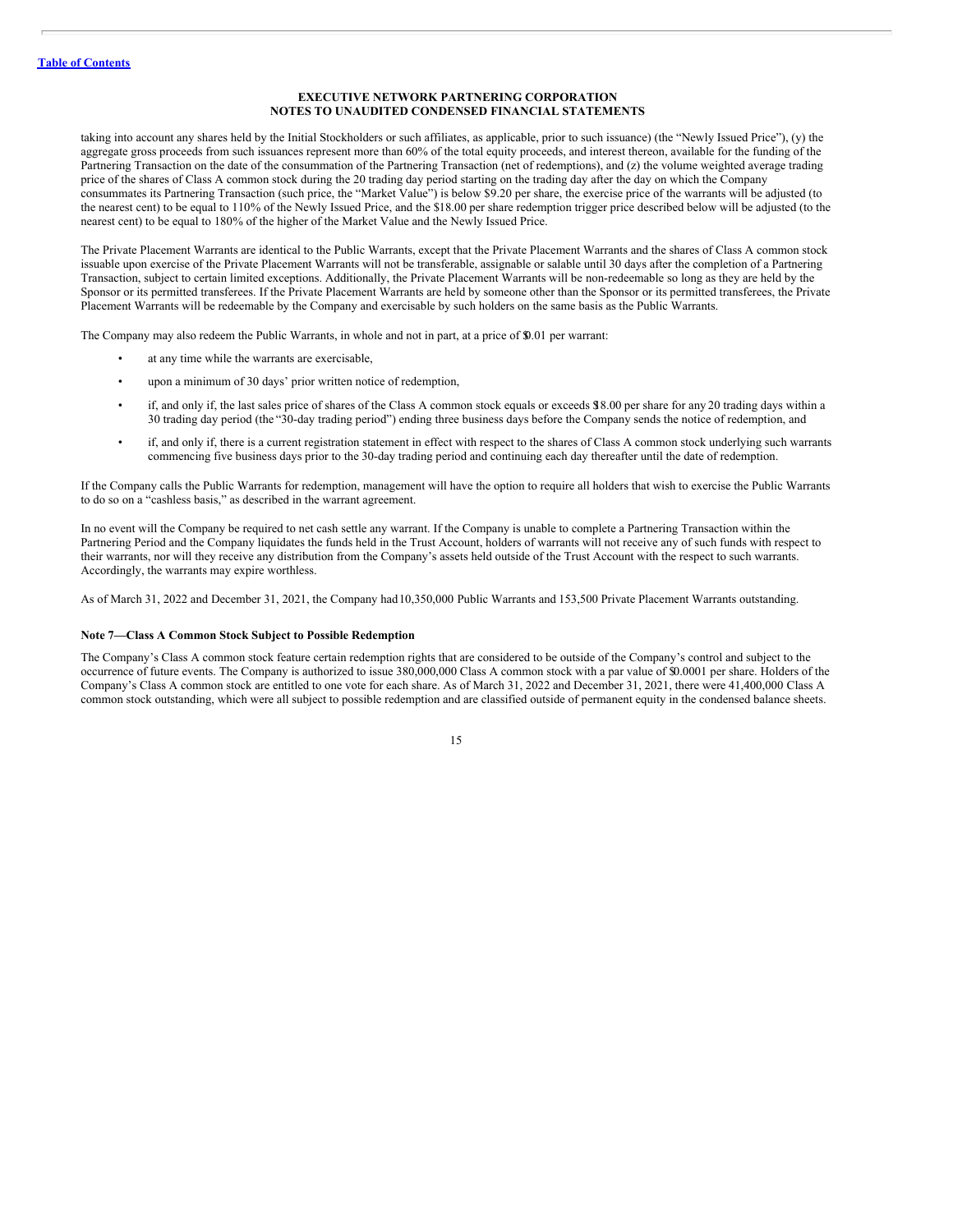The Class A common stock subject to possible redemption reflected on the condensed balance sheets is reconciled on the following table:

| Gross proceeds from Initial Public Offering                                     | \$414,000,000 |
|---------------------------------------------------------------------------------|---------------|
| Less:                                                                           |               |
| Fair value of Public Warrants at issuance                                       | (13,558,500)  |
| Offering costs allocated to Class A common stock subject to possible redemption | (4,588,064)   |
| Plus:                                                                           |               |
| Accretion on Class A common stock subject to possible redemption value          | 18,146,564    |
| Class A common stock subject to possible redemption                             | \$414,000,000 |
|                                                                                 |               |

#### **Note 8—Stockholders' Deficit**

*Preferred stock*-The Company is authorized to issue 1,000,000 shares of preferred stock with a par value of \$0.0001 per share. As of March 31, 2022 and December 31, 2021, there were no shares of preferred stock issued or outstanding.

*Class A Common Stock*-The Company is authorized to issue 380,000,000 shares of Class A common stock with a par value of \$0.0001 per share. As of March 31, 2022 and December 31, 2021, there were 41,400,000 shares of Class A common stock issued and outstanding, which were all subject to possible redemption and are classified as temporary equity in the accompanying unaudited condensed balance sheets.

*Class B Common Stock*-The Company is authorized to issue 1,000,000 shares of Class B common stock with a par value of \$0.0001 per share. On July 17, 2020, the Company effected a 100:1 stock split for each share of Class B common stock, resulting in an aggregate of120,000 shares of Class B common stock outstanding. On March 24, 2021, the Company effected a 2.5:1 forward stock split for each share of Class B common stock, resulting in an aggregate of 300,000 shares of Class B common stock outstanding. All shares and associated amounts have been retroactively restated to reflect the stock split. As of March 31, 2022 and December 31, 2021, there were 300,000 shares of Class B common stock issued and outstanding.

Each year following the completion of a Partnering Transaction,10,000 shares of the Company's Class B shares will convert into1,000 shares of Class A common stock. However, if the price of a share of the Company's Class A common stock exceeds \$11.00 for 20 out of any 30 trading days following the completion of the Partnering Transaction, then the number of shares of Class A common stock deliverable ("conversion shares") will be calculated as the greater of: (1) (a) 20% of the increase in the price of one Class A, year-over-year (but only after the price exceeds the "price threshold" being initially \$10.00 and adjusted at the beginning of each year to be equal to the greater of: (i) the price of the Class A common stock for the previous year; and (ii) the price threshold at the end of the previous year) multiplied by (b) the number of shares of Class A common stock outstanding at the close of the Partnering Transaction, excluding those shares of Class A common stock received by the Sponsor through the Class F common stock; and (2) 2,500 shares of Class A common stock. This calculation shall be based on the Company's fiscal year which may change as a result of the Partnering Transaction. The increase in the price of the Class A common stock, shall be based on the Company's annual volume weighted average price ("VWAP") for the Company's fiscal year provided that with respect to the 12th fiscal year end following the Partnering Transaction the conversion calculation for the remaining 10,000 shares of Class B shares, the calculation shall be the greater of (i) such annual VWAP and (ii) the VWAP of the last 20 trading days of such fiscal year.

The conversion shares will be calculated not only on the increase of the price of one share of Class A common stock but also on any dividends paid on one share of Class A common stock in such year. The price threshold for a particular year will be reduced by the dividends per shares of Class A common stock paid in such year. Upon a change of control, holders of the Class B shares shall receive the greater of: (a) the value of 6,000,000 shares of Class A common stock at the time of the announcement of the change of control or \$60,000,000. Such calculation shall decrease by 1/12 each year.

For so long as any shares of Class B common stock remain outstanding, the Company may not, without the prior vote or written consent of the holders of a majority of the shares of Class B common stock then outstanding, voting separately as a single class, amend, alter or repeal any provision the Company's amended and restated certificate of incorporation, whether by merger, consolidation or otherwise, if such amendment, alteration or repeal would alter or change the powers, preferences or relative, participating, optional or other or special rights of the Class B common stock.

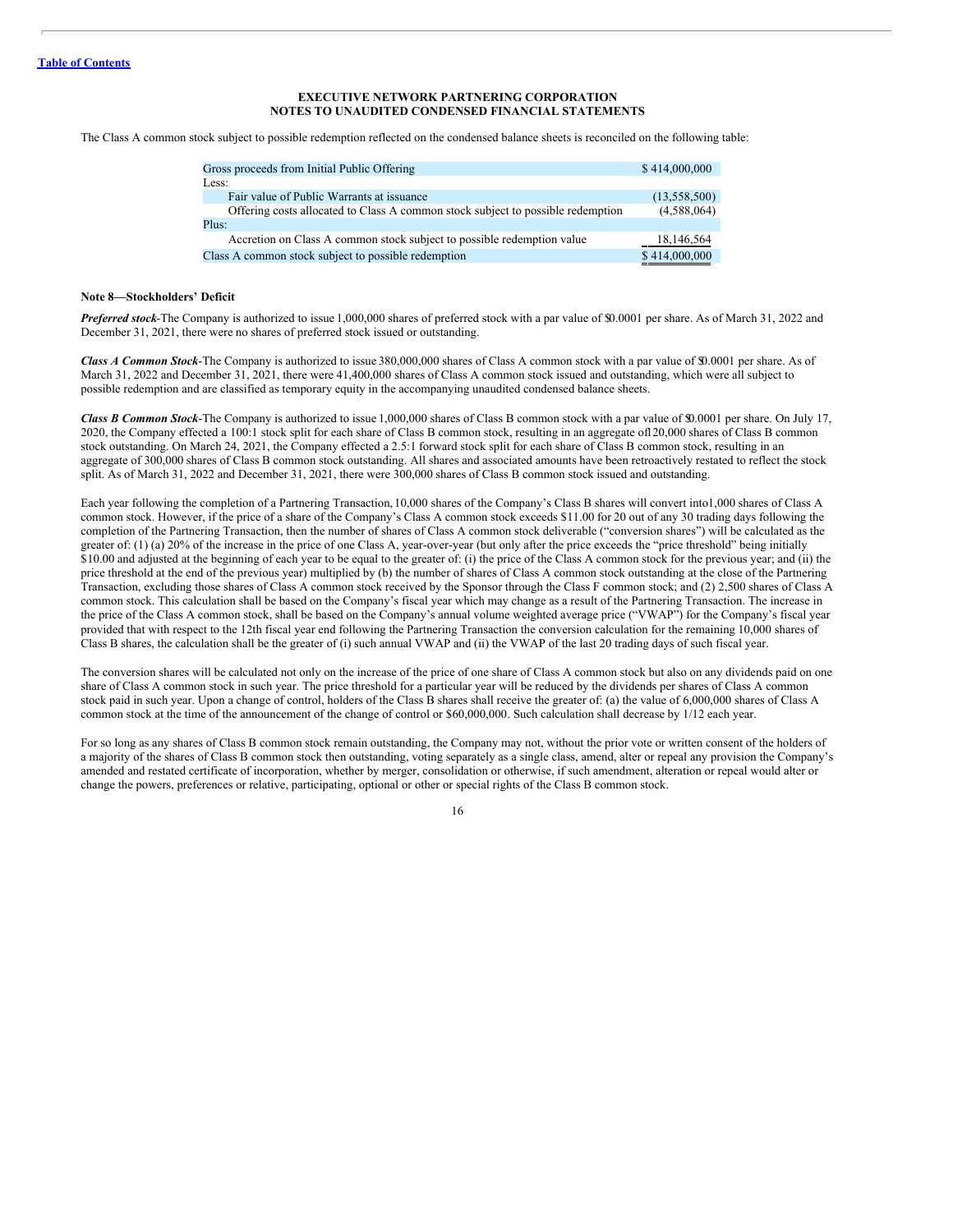*Class F Common Stock*-The Company is authorized to issue 50,000,000 shares of Class F common stock with a par value of \$0.0001 per share. On July 29, 2020, the Company effected a reverse stock split for Class F common stock, resulting in an aggregate of 690,000 shares of Class F common stock outstanding. On September 17, 2020, the Company effected a 1 for 1.2 forward stock split that increased the outstanding Class F common stock from 690,000 to 828,000 shares. All shares and associated amounts have been retroactively restated to reflect the reverse stock split on July 29, 2020 and the1 for 1.2 forward stock split on September 17, 2020. As of March 31, 2022 and December 31, 2021, there were828,000 shares of Class F common stock issued and outstanding.

The Founder Shares will automatically convert into shares of Class A common stock concurrently with or immediately following the consummation of a Partnering Transaction on a one-for-one basis, subject to adjustment for stock splits, stock dividends, reorganizations, recapitalizations and the like. In the case that additional shares of Class A common stock or equity-linked securities are issued or deemed issued in connection with a Partnering Transaction, the number of shares of Class A common stock issuable upon conversion of all Founder Shares will equal, in the aggregate, on an as converted basis, 5% of the total number of shares of Class A common stock outstanding after such conversion (including the private placement shares) including the total number of shares of Class A common stock issued, or deemed issued or issuable upon conversion or exercise of any equity-linked securities or rights issued or deemed issued, by the Company in connection with or in relation to the consummation of the Partnering Transaction, provided that such conversion of Founder Shares will never occur on a less than one-for-one basis.

For so long as any shares of Class F common stock remain outstanding, the Company may not, without the prior vote or written consent of the holders of a majority of the shares of Class F common stock then outstanding, voting separately as a single class, amend, alter or repeal any provision of the Company's certificate of incorporation, whether by merger, consolidation or otherwise, if such amendment, alteration or repeal would alter or change the powers, preferences or relative, participating, optional or other or special rights of the shares of Class F common stock. Any action required or permitted to be taken at any meeting of the holders of shares of Class F common stock may be taken without a meeting, without prior notice and without a vote, if a consent or consents in writing, setting forth the action so taken, shall be signed by the holders of the outstanding shares of Class F common stock having not less than the minimum number of votes that would be necessary to authorize or take such action at a meeting at which all shares of Class F common stock were present and voted.

#### **Note 9—Fair Value Measurements**

The following table presents information about the Company's financial assets and liabilities that are measured at fair value on a recurring basis as of March 31, 2022 and December 31, 2021 by level within the fair value hierarchy:

|                                                            |    |                                               |                | Fair Value Measured as of March 31, 2022    |             |
|------------------------------------------------------------|----|-----------------------------------------------|----------------|---------------------------------------------|-------------|
|                                                            |    | <b>Level 1</b>                                | <b>Level 2</b> | Level 3                                     | Total       |
| <b>Assets:</b>                                             |    |                                               |                |                                             |             |
| Investments held in Trust Account—U.S. Treasury Securities | S  | $414,079,578$ \$ $-$ \$                       |                | $-$ \$                                      | 414,079,578 |
| Liabilities:                                               |    |                                               |                |                                             |             |
| Warrant liabilities—Public Warrants                        | S  | $3,208,500 \quad $ - \quad $ \quad - \quad $$ |                |                                             | 3,208,500   |
| Warrant liabilities—Private Placement Warrants             | S  |                                               | $ s - s$       | 47.585 \$                                   | 47.585      |
|                                                            |    |                                               |                |                                             |             |
|                                                            |    |                                               |                | Fair Value Measured as of December 31, 2021 |             |
|                                                            |    |                                               |                |                                             |             |
|                                                            |    | <b>Level 1</b>                                | <b>Level 2</b> | Level 3                                     | Total       |
| Assets:                                                    |    |                                               |                |                                             |             |
| Investments held in Trust Account—U.S. Treasury Securities | \$ | 414,052,978 \$                                | $-$ \$         | $-$ s                                       | 414,052,978 |
| Liabilities:                                               |    |                                               |                |                                             |             |
| Warrant liabilities—Public Warrants                        | S  | $7,027,650 \text{ }$ \$ $-$ \$                |                | $-$ s                                       | 7,027,650   |

Transfers to/from Levels 1, 2, and 3 are recognized at the beginning of the reporting period. There wereno transfers between levels for the three months ended March 31, 2022 and 2021.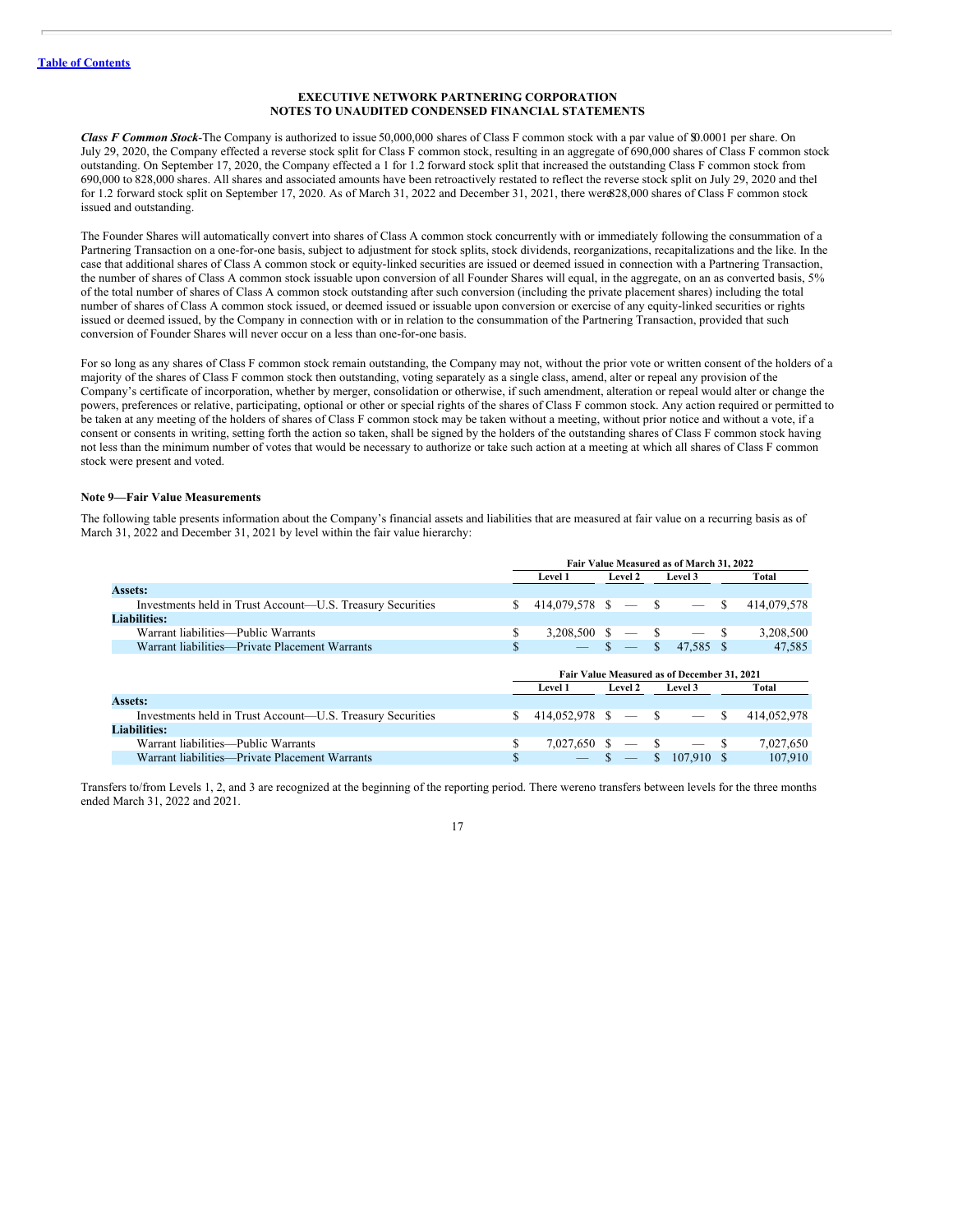The fair value of the warrants issued in connection with the Initial Public Offering was initially measured using a Monte-Carlo simulation model and subsequently been measured based on the listed market price of such warrants at each measurement date when separately listed and traded in November 2020. The fair value of the warrants issued in connection with the Private Placement have been estimated using a Black-Scholes Option Pricing model at each measurement date.

The estimated fair value of the Private Placement Warrants has been determined using Level 3 inputs. Inherent in a Black-Scholes Option Pricing model are assumptions related to expected stock-price volatility, expected life, risk-free interest rate and dividend yield. The Company estimates the volatility of its Class A common stock based on historical volatility of select peer company that matches the expected remaining life of the warrants. The risk-free interest rate is based on the U.S. Treasury zero-coupon yield curve on the grant date for a maturity similar to the expected remaining life of the warrants. The expected life of the warrants is assumed to be equivalent to their remaining contractual term. The dividend rate is based on the historical rate, which the Company anticipates remaining at zero.

The following table provides quantitative information regarding Level 3 fair value measurements inputs at their measurement:

|                         | March 31, 2022 | December 31, 2021 |          |
|-------------------------|----------------|-------------------|----------|
| Exercise price          | 11.50<br>\$    |                   | 11.50    |
| <b>Stock Price</b>      | 9.85           |                   | 9.81     |
| Term (in years)         | 5.00           |                   | 5.00     |
| Volatility              | $6.00\%$       |                   | 14.20%   |
| Risk-free interest rate | 2.47%          |                   | 1.34%    |
| Dividend yield          | $0.00\%$       |                   | $0.00\%$ |
| Probability of success  | 80.00%         |                   | 80.00%   |

The change in the fair value of the derivative warrant liabilities measured with Level 3 inputs for the three months ended March 31, 2022 and 2021 are summarized as follows:

| Level 3 warrant liabilities as of December 31, 2021 | S  | 107,910   |
|-----------------------------------------------------|----|-----------|
| Change in fair value of warrant liabilities         |    | (60, 325) |
| Level 3 warrant liabilities as of March 31, 2022    |    | 47,585    |
|                                                     |    |           |
| Level 3 warrant liabilities as of December 31, 2020 | -S | 165,780   |
| Change in fair value of warrant liabilities         |    | (30,700)  |
| Level 3 warrant liabilities as of March 31, 2021    |    | 135,080   |
|                                                     |    |           |

#### **Note 10—Subsequent Events**

Management has evaluated subsequent events to determine if events or transactions occurring through the date of the unaudited condensed financial statements were issued. Based upon this review, except for as noted below, the Company did not identify any subsequent event that would have required adjustment or disclosure in the unaudited condensed financial statements.

On May 16, 2022, the Company, Granite Ridge Resources, Inc., a Delaware corporation, ENPC Merger Sub, Inc., a Delaware corporation, GREP Merger Sub, LLC, a Delaware limited liability company, and GREP Holdings, LLC, a Delaware limited liability company ("GREP"), entered into a business combination agreement (as it may be amended, supplemented or otherwise modified from time to time, the "Business Combination Agreement") pursuant to which the Company and GREP shall enter into a business combination. For additional information regarding the Business Combination Agreement, see the Company's Current Report on Form 8-K filed with the SEC on May 16, 2022.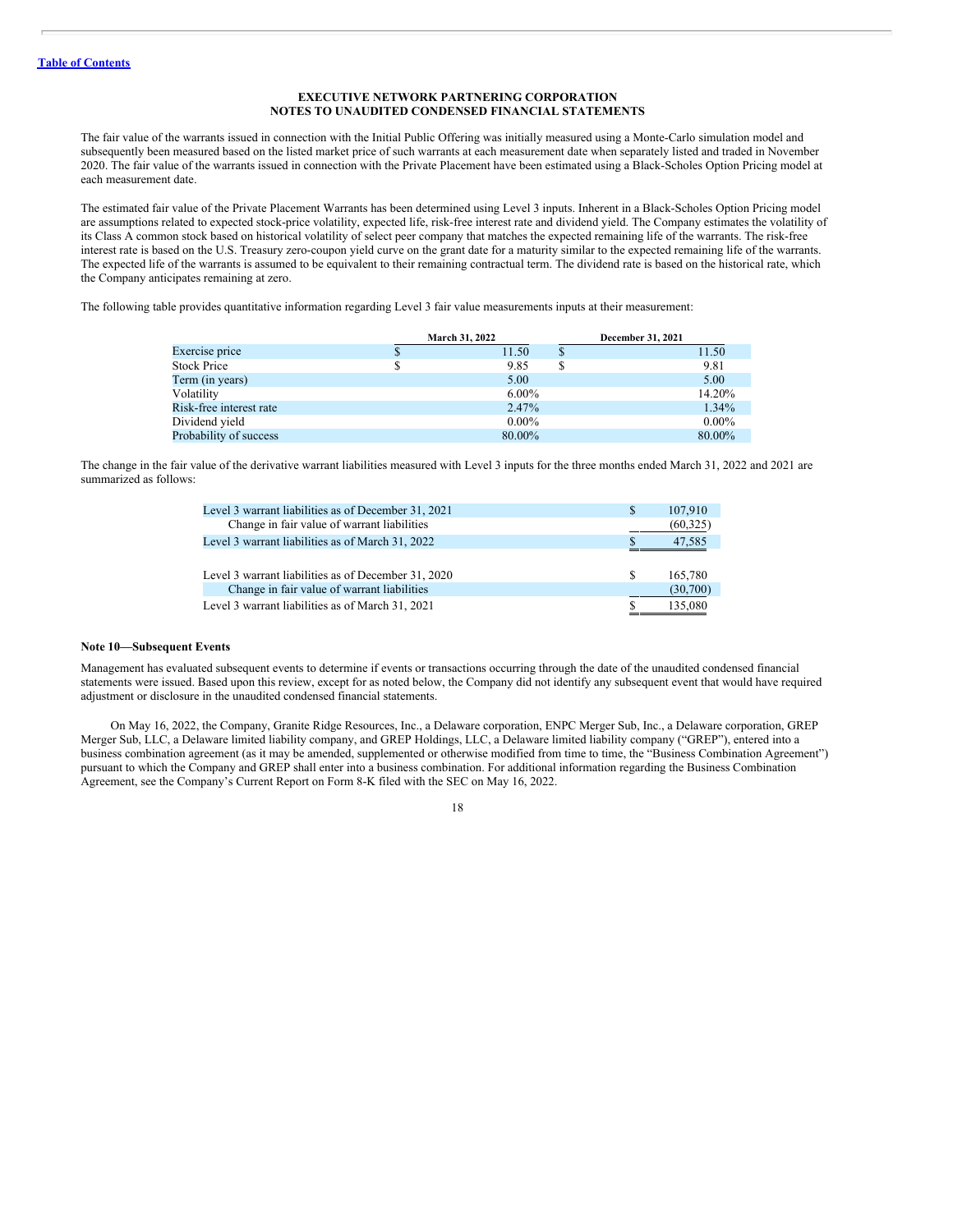#### <span id="page-21-0"></span>**Item 2. Management's Discussion and Analysis of Financial Condition and Results of Operations.**

References to the "Company," "our," "us" or "we" refer to Executive Network Partnering Corporation. The following discussion and analysis of the Company's financial condition and results of operations should be read in conjunction with the unaudited condensed financial statements and the notes thereto contained elsewhere in this report. Certain information contained in the discussion and analysis set forth below includes forward-looking statements that involve risks and uncertainties.

#### **Cautionary Note Regarding Forward-Looking Statements**

This Ouarterly Report on Form 10-O includes forward-looking statements within the meaning of Section 27A of the Securities Act of 1933, as amended (the "Securities Act"), and Section 21E of the Securities Exchange Act of 1934, as amended (the "Exchange Act"). We have based these forward-looking statements on our current expectations and projections about future events. These forward-looking statements are subject to known and unknown risks, uncertainties and assumptions about us that may cause our actual results, levels of activity, performance or achievements to be materially different from any future results, levels of activity, performance or achievements expressed or implied by such forward-looking statements. In some cases, you can identify forward-looking statements by terminology such as "may," "should," "could," "would," "expect," "plan," "anticipate," "believe," "estimate," "continue," or the negative of such terms or other similar expressions. Such statements include, but are not limited to, possible partnering transactions and the financing thereof, and related matters, as well as all other statements other than statements of historical fact included in this Form 10-O. Factors that might cause or contribute to such a discrepancy include, but are not limited to, those described in our other Securities and Exchange Commission *("SEC") filings.*

#### **Overview**

We are a blank check company incorporated in Delaware on June 22, 2020 for the purpose of identifying a company to partner with in order to effectuate a merger, share exchange, asset acquisition, share purchase, reorganization or similar partnering transaction with one or more businesses ("Partnering Transaction"). We may pursue a Partnering Transaction in any business or industry but expect to focus on a business where we believe our strong network, operational background, and aligned economic structure will provide us with a competitive advantage. Our sponsor is ENPC Holdings, LLC, a Delaware limited liability company (our "Sponsor").

Our registration statements for our initial public offering (the "Initial Public Offering") became effective on September 15, 2020. On September 18, 2020, we consummated the Initial Public Offering of 16,560,000 (41,400,000 after giving effect to the Stock Split) CAPS™ (with respect to the Class A common stock included in the CAPS™ being offered, the "Public Shares"), which included  $2,160,000$  CAPS™ (5,400,000 CAPS™ after giving effect to the Stock Split) issued as a result of the underwriters' exercise in full of their over-allotment option, at \$25.00 per CAPS™ (\$10.00 per CAPS™ after giving effect to the Stock Split), generating gross proceeds of \$414.0 million, and incurring offering costs of approximately \$4.8 million.

Concurrently with the closing of the Initial Public Offering, we completed the private sale of 245,600 (614,000 after giving effect to the Stock Split) private placement CAPS™ ("Private Placement CAPS™"), at a price of \$25.00 per Private Placement CAPS™ (\$10.00 per Private Placement CAPS™ after giving effect to the Stock Split) to the Sponsor, generating gross proceeds to the Company of approximately \$6.1 million.

Upon the closing of the Initial Public Offering and the sale of Private Placement CAPS™, \$414.0 million (\$10.00 per CAPS™ after giving effect to the Stock Split) of the net proceeds of the sale of the CAPS™ in the Initial Public Offering and the Private Placement were placed in a trust account ("Trust Account") located in the United States with Continental Stock Transfer & Trust Company acting as trustee, and held as cash or invested only in U.S. "government securities," within the meaning set forth in Section 2(a)(16) of the Investment Company Act, with a maturity of 185 days or less, or in money market funds meeting the conditions of paragraphs (d)(2), (d)(3) and (d)(4) of Rule 2a-7 under the Investment Company Act, which invest only in direct U.S. government treasury obligations, as determined by us, until the earlier of: (i) the completion of a Partnering Transaction and (ii) the distribution of the Trust Account as described below.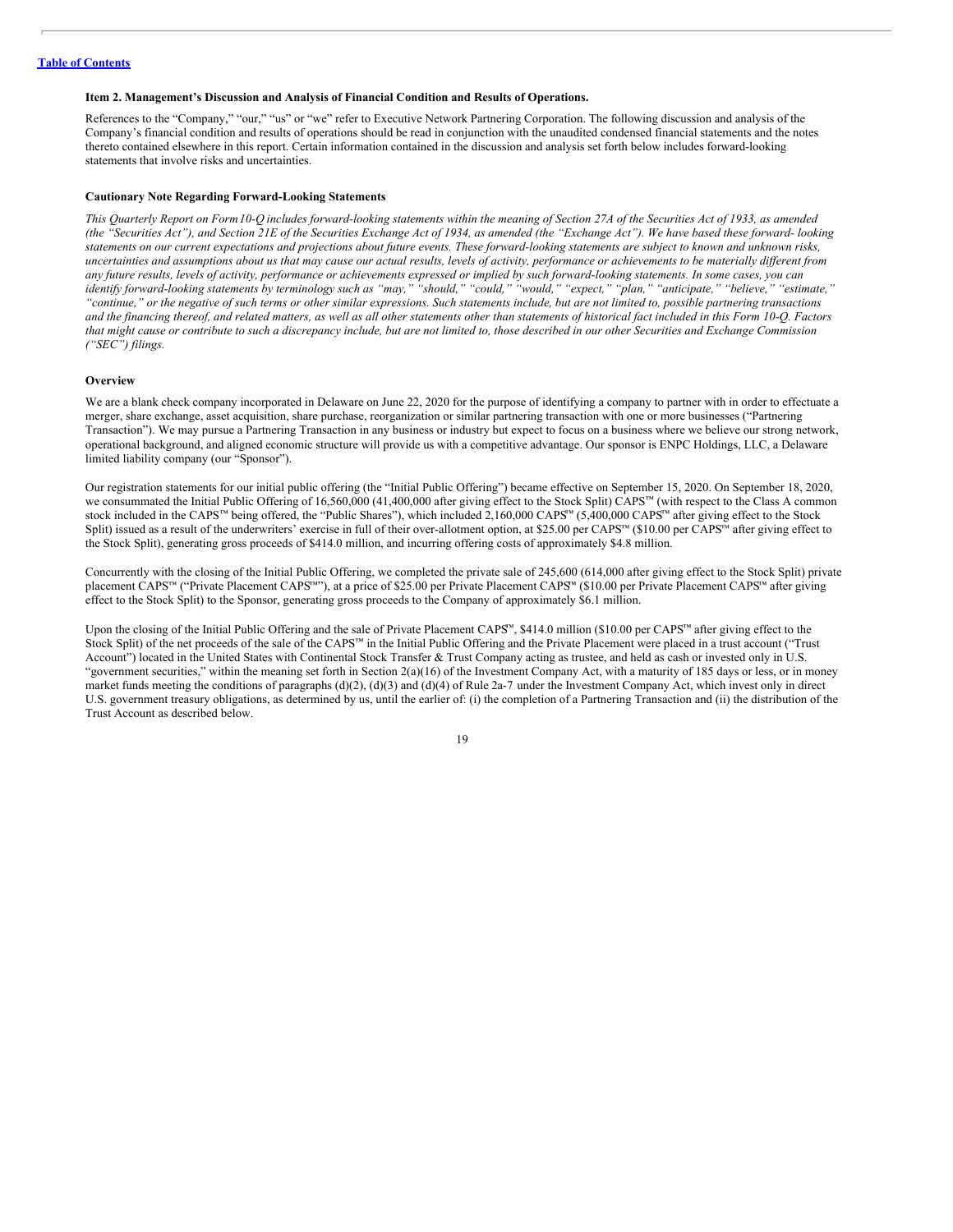We have 24 months from the closing of the Initial Public Offering, or September 18, 2022 (or 27 months, or December 18, 2022, if we have executed a letter of intent, agreement in principle or definitive agreement for the Partnering Transaction within 24 months) to complete its initial Partnering Transaction (the "Partnering Period"). If we do not complete a Partnering Transaction within this period of time (and stockholders do not approve an amendment to the certificate of incorporation to extend this date), we will (i) cease all operations except for the purpose of winding up, as promptly as reasonably possible but not more than ten business days thereafter, redeem the Public Shares, at a per-share price, payable in cash, of \$25.00, and (iii) as promptly as reasonably possible following such redemption, subject to the approval of the remaining stockholders and our board of directors, liquidate and dissolve, subject in the case of clauses (ii) and (iii), to our obligations under Delaware law to provide for claims of creditors and in all cases subject to the other requirements of applicable law.

#### **Results of Operations**

Our entire activity since inception through March 31, 2022 related to our formation, the preparation for the Initial Public Offering, and since the closing of the Initial Public Offering, the search for a prospective initial Partnering Transaction. We have neither engaged in any operations nor generated any revenues to date. We will not generate any operating revenues until after completion of our initial Partnering Transaction. We will generate non-operating income in the form of interest income on investments held in Trust Account. We expect to incur increased expenses as a result of being a public company (for legal, financial reporting, accounting and auditing compliance), as well as for due diligence expenses.

For the three months ended March 31, 2022, we had net income of approximately \$3.3 million, which consisted of approximately \$3.9 million gain from change in fair value of warrant liabilities and approximately \$27,000 interest income from investments held in Trust Account, partially offset by \$498,000 in general and administrative costs, \$60,000 in related party administrative fee and approximately \$25,000 of franchise tax expense.

For the three months ended March 31, 2021, we had net income of approximately \$1.6 million, which consisted of approximately \$2.0 million gain from change in fair value of warrant liabilities and approximately \$10,000 interest income from investments held in Trust Account, partially offset by \$277,000 in general and administrative costs, \$60,000 in related party administrative fee and approximately \$50,000 of franchise tax expense.

#### **Liquidity and Capital Resources**

As of March 31, 2022, we had approximately \$153,000 in our operating bank account and working capital deficit of approximately \$1.9 million, compared to approximately \$681,000 in our operating bank account and working capital of approximately \$652,000 as of March 31, 2021. Interest income on the balance in the Trust Account may be used by us to pay franchise and income tax obligations. We intend to use substantially all of the funds held in the Trust Account to complete the initial Partnering Transaction and to pay our expenses relating thereto. To the extent that our capital stock or debt is used, in whole or in part, as consideration to complete the initial Partnering Transaction, the remaining proceeds held in the Trust Account will be used as working capital to finance the operations of the target business or businesses, make other acquisitions and pursue our growth strategies.

Our liquidity needs up to the closing of the Initial Public Offering and the sale of Private Placement CAPS™ had been satisfied through a capital contribution of \$25,000 from our Sponsor to purchase Class F and Class B common stock, a loan under our note agreement with our Sponsor of approximately \$171,000 (the "Note") to cover for offering costs in connection with the Initial Public Offering, and the net proceeds from the consummation of the Private Placement not held in the Trust Account. We fully repaid the Note on September 22, 2020. In addition, in order to finance transaction costs in connection with a Partnering Transaction, our officers, directors and initial stockholders may, but are not obligated to, provide us Working Capital Loans. As of March 31, 2022 and December 31, 2021, we had \$770,000 and \$430,000 outstanding under the Working Capital Loans, respectively, compared to \$0 outstanding under the Working Capital Loans as of March 31, 2021.

In connection with our assessment of going concern considerations in accordance with Financial Accounting Standard Board's Accounting Standards Update ("ASU") 2014-15, "Disclosures of Uncertainties about an Entity's Ability to Continue as a Going Concern," we have until September 18, 2022 to consummate a Partnering Transaction. It is uncertain that we will be able to consummate a Partnering Transaction by this time. If a Partnering Transaction is not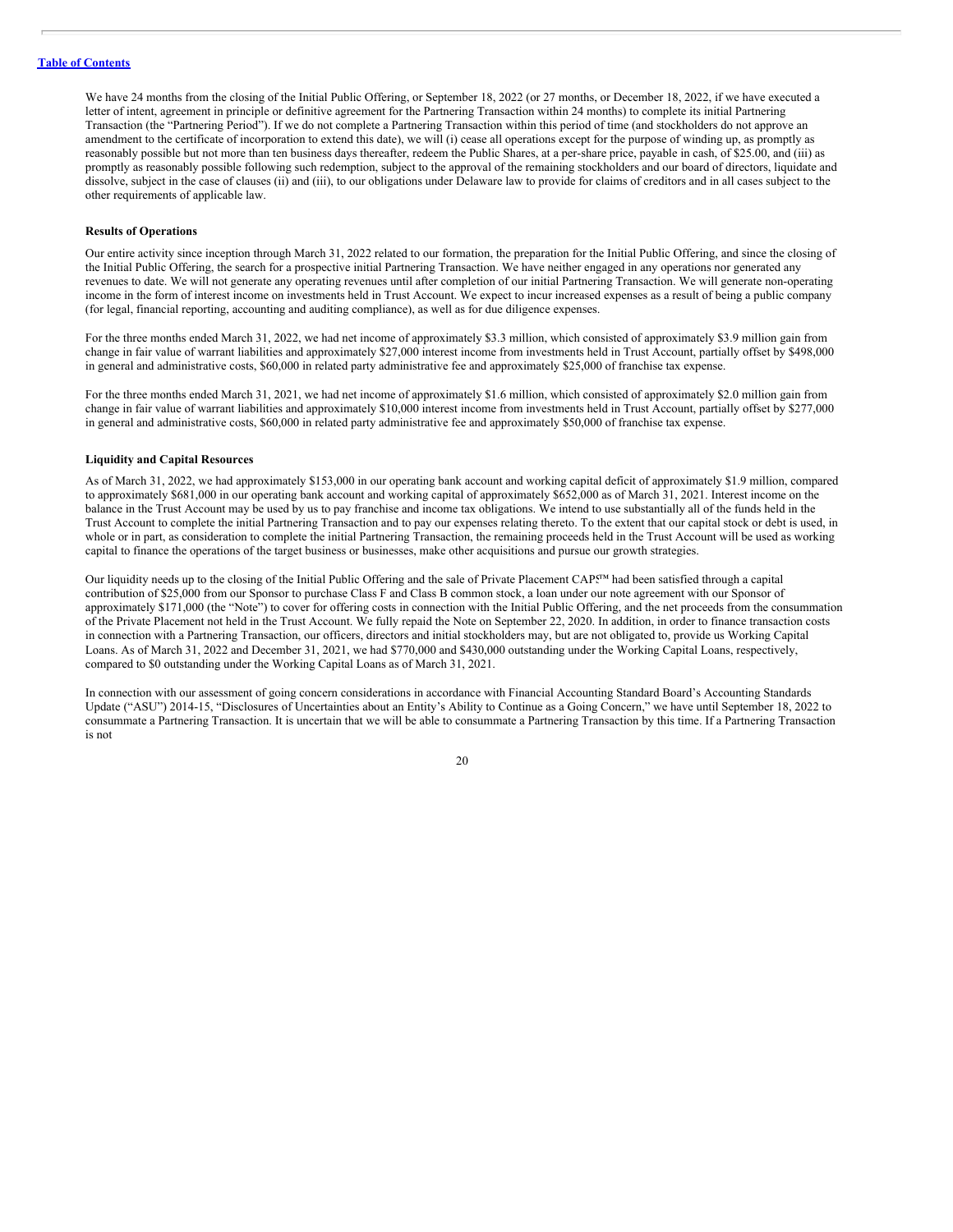consummated by this date, there will be a mandatory liquidation and subsequent dissolution of the Company. Management has determined that the liquidity condition and mandatory liquidation, should a Partnering Transaction not occur, and potential subsequent dissolution raises substantial doubt about our ability to continue as a going concern. Management intends to complete the Business Combination prior to the liquidation date. No adjustments have been made to the carrying amounts of assets or liabilities should we be required to liquidate after September 18, 2022.

We continue to evaluate the impact of theCOVID-19 pandemic and have concluded that the specific impact is not readily determinable as of the date of the balance sheet. The unaudited condensed financial statements do not include any adjustments that might result from the outcome of this uncertainty.

In February 2022, the Russian Federation and Belarus commenced a military action with the country of Ukraine. As a result of this action, various nations, including the United States, have instituted economic sanctions against the Russian Federation and Belarus. Further, the impact of this action and related sanctions on the world economy are not determinable as of the date of these condensed financial statements and the specific impact on the Company's financial condition, results of operations, and cash flows is also not determinable as of the date of these condensed financial statements.

#### **Contractual Obligations**

We do not have any long-term debt obligations, capital lease obligations, operating lease obligations, purchase obligations or long-term liabilities, other than an agreement to pay Administrative Services Agreement fees to our Sponsor that total \$20,000 per month for office space, secretarial and administrative services provided to members of our management team. The Company incurred \$60,000 in expenses in connection with such services during the three months ended March 31, 2022 and 2021 as reflected in the accompanying unaudited condensed statements of operations. As of March 31, 2022 and December 31, 2021, there were \$40,000 and \$0 outstanding in related party accounts payable, respectively, as compared to \$0 outstanding in related party accounts payable as of March 31, 2021.

#### **Critical Accounting Policies**

This management's discussion and analysis of our financial condition and results of operations is based on our financial statements, which have been prepared in accordance with accounting principles generally accepted in the United States of America. The preparation of our financial statements requires us to make estimates and judgments that affect the reported amounts of assets, liabilities, revenues and expenses and the disclosure of contingent assets and liabilities in our financial statements. On an ongoing basis, we evaluate our estimates and judgments, including those related to fair value of financial instruments and accrued expenses. We base our estimates on historical experience, known trends and events and various other factors that we believe to be reasonable under the circumstances, the results of which form the basis for making judgments about the carrying values of assets and liabilities that are not readily apparent from other sources. Actual results may differ from these estimates under different assumptions or conditions. The Company has identified the following as its critical accounting policies:

#### *Class A Common Stock Subject to Possible Redemption*

Class A common stock subject to mandatory redemption (if any) is classified as a liability instrument and is measured at fair value. Conditionally redeemable Class A common stock (including Class A common stock that features redemption rights that are either within the control of the holder or subject to redemption upon the occurrence of uncertain events not solely within the Company's control) is classified as temporary equity. At all other times, Class A common stock is classified as stockholders' equity. As part of the Private Placement CAPS™, we issued 614,000 shares of Class A common stock to the Sponsor ("Private Placement Shares"). These Private Placement Shares will not be transferable, assignable or salable until 30 days after the completion of our initial Partnering Transaction, as such are considered non-redeemable and presented as permanent equity in our condensed balance sheet. Our Class A common stock features certain redemption rights that are considered to be outside of our control and subject to the occurrence of uncertain future events. Accordingly, as of March 31, 2022 and December 31, 2021, 41,400,000 shares of Class A common stock subject to possible redemption are presented as temporary equity, outside of the stockholders' equity (deficit) section of the Company's unaudited condensed balance sheets.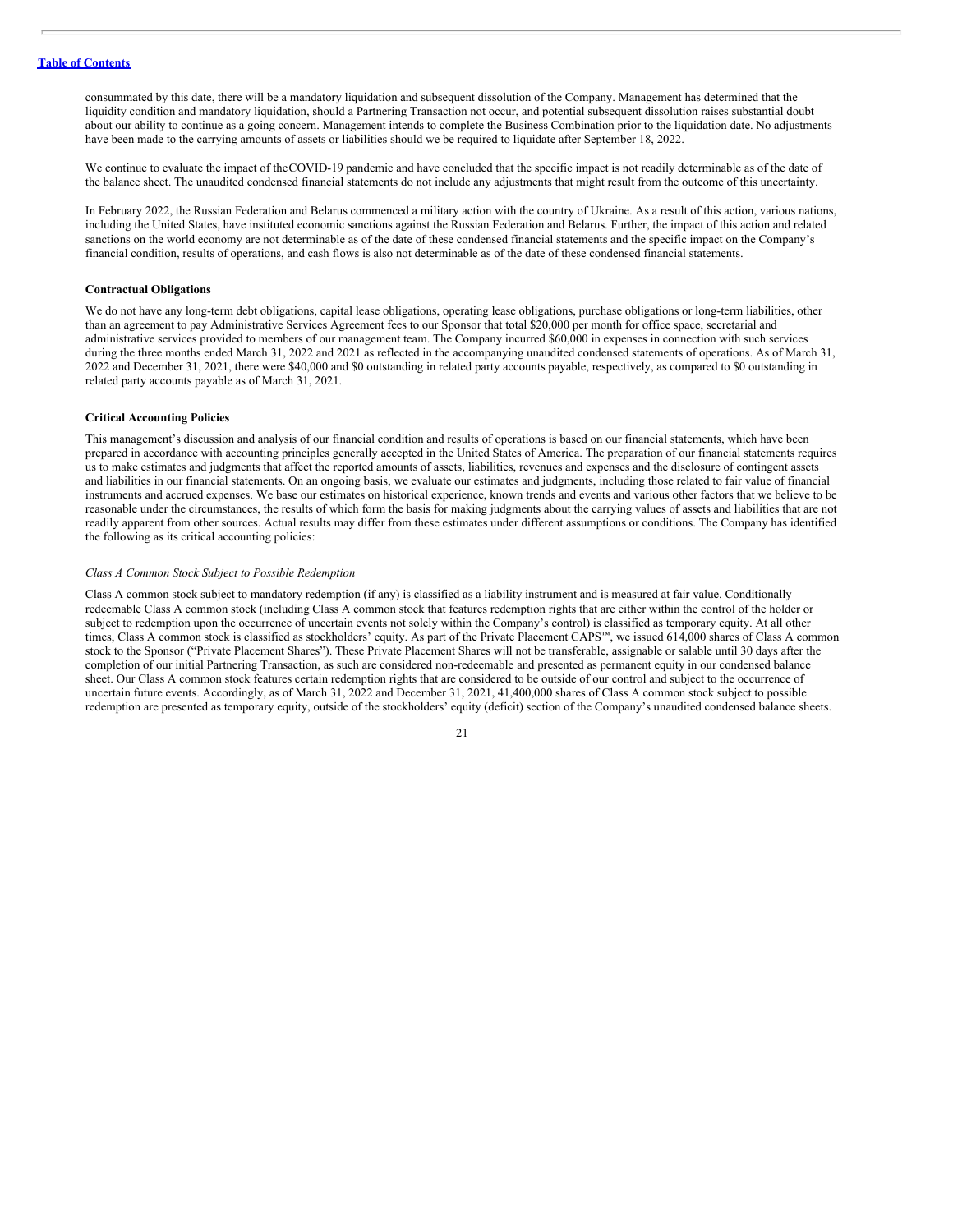#### *Net Income per Share of Common Stock*

We comply with accounting and disclosure requirements of FASB ASC Topic 260, "Earnings Per Share." We have three classes of shares, which are referred to as Class A common stock, Class B common stock and Class F common stock. Income and losses are shared pro rata between the three classes of shares. Net income (loss) per share of common stock is calculated by dividing the net income (loss) by the weighted average number of common stock outstanding for the respective period.

The calculation of diluted net income per share of common stock does not consider the effect of the warrants underlying the Units sold in the Initial Public Offering and the Private Placement Warrants to purchase 10,503,500 shares of Class A common stock in the calculation of diluted income per share, because their inclusion would be anti-dilutive under the treasury stock method. As a result, diluted net income per share of common stock is the same as basic net income per share of common stock for the three months ended March 31, 2022 and March 31, 2021. Accretion associated with the redeemable Class A common stock is excluded from earnings per share as the redemption value approximates fair value.

#### *Derivative Warrant Liabilities*

We do not use derivative instruments to hedge its exposures to cash flow, market or foreign currency risks. Management evaluates all of our financial instruments, including issued warrants to purchase its Class A common stock, to determine if such instruments are derivatives or contain features that qualify as embedded derivatives, pursuant to ASC 480 and ASC 815-15. The classification of derivative instruments, including whether such instruments should be recorded as liabilities or as equity, is re-assessed at the end of each reporting period.

We issued 10,350,000 warrants to purchase Class A common stock to investors in our Initial Public Offering, including the over-allotment, and simultaneously issued 153,500 Private Placement Warrants. All of our outstanding warrants are recognized as derivative liabilities in accordance with ASC 815-40. Accordingly, we recognize the warrant instruments as liabilities at fair value and adjust the instruments to fair value at each reporting period. The liabilities are subject to re-measurement at each balance sheet date until exercised, and any change in fair value is recognized in our statement of operations. The fair value of the warrants issued in connection with the Initial Public Offering was initially measured using a Monte-Carlo simulation model and subsequently been measured based on the listed market price of such warrants at each measurement date when separately listed and traded. The fair value of the warrants issued in connection with the Private Placement have been estimated using a Black-Scholes Option Pricing model at each measurement date. The determination of the fair value of the warrant liability may be subject to change as more current information becomes available and accordingly the actual results could differ significantly. Derivative warrant liabilities are classified as non-current liabilities as their liquidation is not reasonably expected to require the use of current assets or require the creation of current liabilities.

#### *Recent Accounting Pronouncements*

Our management does not believe that any recently issued, but not yet effective, accounting standards updates, if currently adopted, would have a material effect on the accompanying unaudited condensed financial statements.

#### **Off-Balance Sheet Arrangements**

As of March 31, 2022, we did not have anyoff-balance sheet arrangements as defined in Item 303(a)(4)(ii) of RegulationS-K.

#### **JOBS Act**

The Jumpstart Our Business Startups Act of 2012 (the "JOBS Act") contains provisions that, among other things, relax certain reporting requirements for qualifying public companies. We qualify as an "emerging growth company" and under the JOBS Act are allowed to comply with new or revised accounting pronouncements based on the effective date for private (not publicly traded) companies. We are electing to delay the adoption of new or revised accounting standards, and as a result, we may not comply with new or revised accounting standards on the relevant dates on which adoption of such standards is required for non-emerging growth companies. As a result, the financial statements may not be comparable to companies that comply with new or revised accounting pronouncements as of public company effective dates.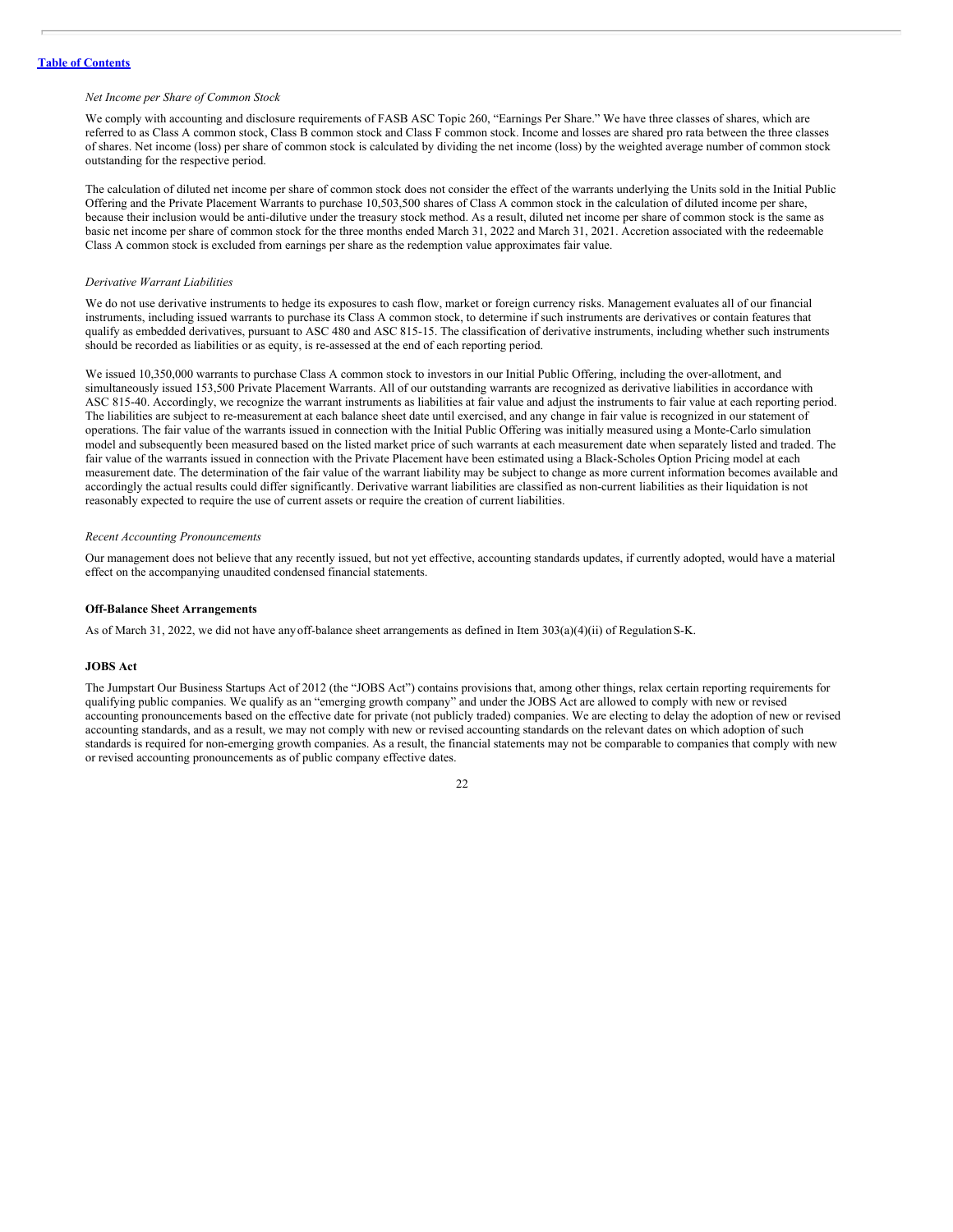Additionally, we are in the process of evaluating the benefits of relying on the other reduced reporting requirements provided by the JOBS Act. Subject to certain conditions set forth in the JOBS Act, if, as an "emerging growth company," we choose to rely on such exemptions we may not be required to, among other things, (i) provide an auditor's attestation report on our system of internal controls over financial reporting pursuant to Section 404, (ii) provide all of the compensation disclosure that may be required of non-emerging growth public companies under the Dodd-Frank Wall Street Reform and Consumer Protection Act, (iii) comply with any requirement that may be adopted by the PCAOB regarding mandatory audit firm rotation or a supplement to the auditor's report providing additional information about the audit and the financial statements (auditor discussion and analysis) and (iv) disclose certain executive compensation related items such as the correlation between executive compensation and performance and comparisons of the CEO's compensation to median employee compensation. These exemptions will apply for a period of five years following the completion of our Initial Public Offering or until we are no longer an "emerging growth company," whichever is earlier.

#### <span id="page-25-0"></span>**Item 3. Quantitative and Qualitative Disclosures About Market Risk**

We are a smaller reporting company as defined by Rule 12b-2 of the Exchange Act and are not required to provide the information otherwise required under this item.

#### <span id="page-25-1"></span>**Item 4. Controls and Procedures**

#### *Evaluation of Disclosure Controls and Procedures*

Our management evaluated, with the participation of our current chief executive officer and chief financial officer (our "Certifying Officers"), the effectiveness of our disclosure controls and procedures as of March 31, 2022, pursuant to Rule 13a-15(b) under the Exchange Act. Based upon that evaluation, our Certifying Officers concluded that our disclosure controls and procedures were not effective as of March 31, 2022, because of a material weakness in our internal control over financial reporting. A material weakness is a deficiency, or a combination of deficiencies, in internal control over financial reporting, such that there is a reasonable possibility that a material misstatement of the Company's annual or interim financial statements will not be prevented or detected on a timely basis. Specifically, the Company's management has concluded that our control around the interpretation and accounting for certain complex financial instruments and related earnings per share calculations were not effectively designed or maintained. This material weakness resulted in the restatement of the Company's financial statements and notes for prior periods. Additionally, this material weakness could result in a misstatement of Class A common stock subject to possible redemption, Class A common stock and related accounts and disclosures that would result in a material misstatement of the financial statements that would not be prevented or detected on a timely basis.

Disclosure controls and procedures are controls and other procedures that are designed to ensure that information required to be disclosed in our reports filed or submitted under the Exchange Act is recorded, processed, summarized and reported within the time periods specified in the SEC's rules and forms. Disclosure controls and procedures include, without limitation, controls and procedures designed to ensure that information required to be disclosed in company reports filed or submitted under the Exchange Act is accumulated and communicated to management, including our chief executive officer and chief financial officer, to allow timely decisions regarding required disclosure.

#### *Changes in internal control over financial reporting*

There was no change in our internal control over financial reporting that occurred during the fiscal quarter ended March 31, 2022, covered by this Quarterly Report on Form 10-Q that has materially affected, or is reasonably likely to materially affect, our internal control over financial reporting.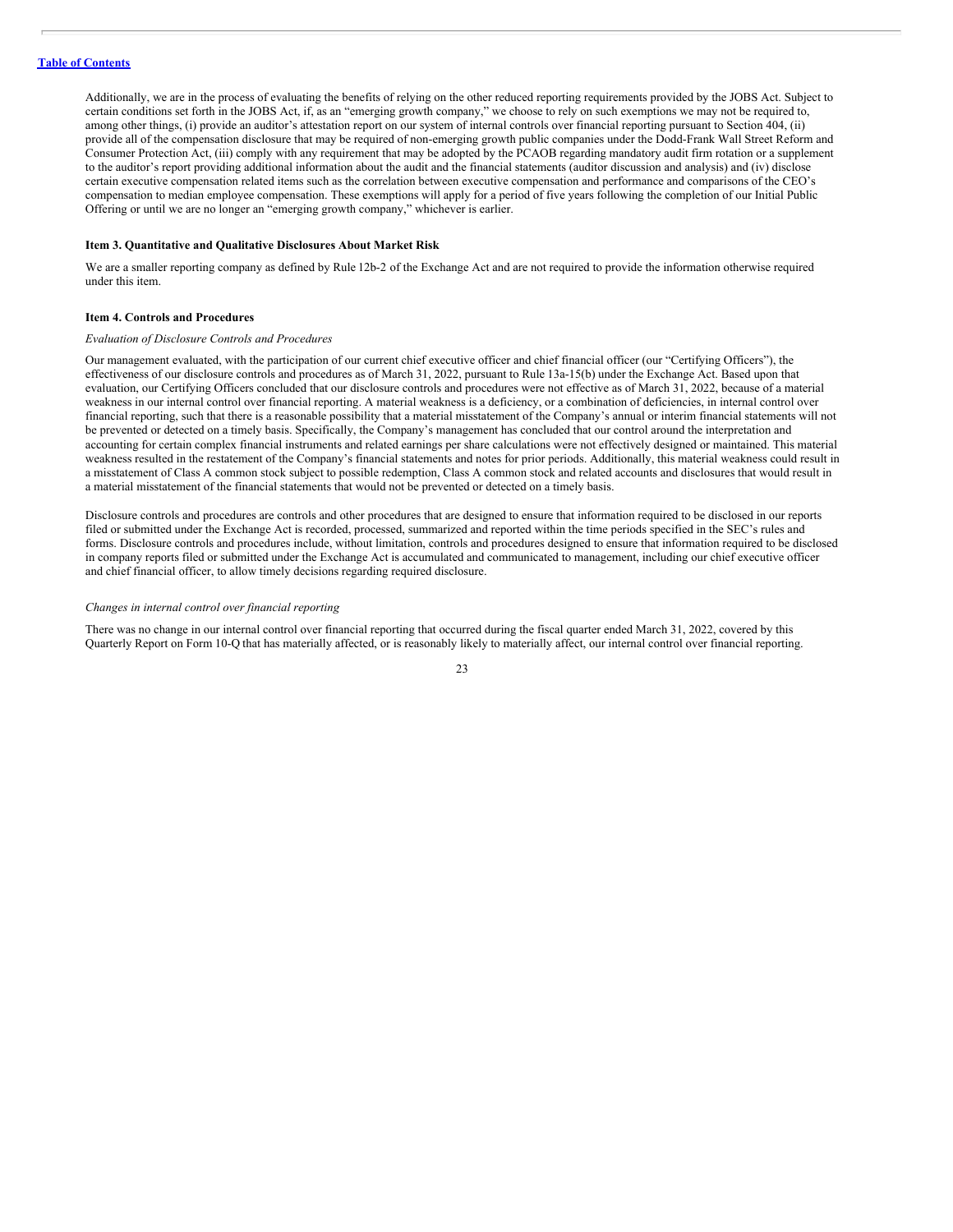The Chief Executive Officer and Chief Financial Officer performed additional accounting and financial analyses and other post-closing procedures including consulting with subject matter experts related to the accounting for certain complex features of the Class A common stock. The Company's management has expended, and will continue to expend, a substantial amount of effort and resources for the remediation and improvement of our internal control over financial reporting. While we have processes to properly identify and evaluate the appropriate accounting technical pronouncements and other literature for all significant or unusual transactions, we have expanded and will continue to improve these processes to ensure that the nuances of such transactions are effectively evaluated in the context of the increasingly complex accounting standards.

#### <span id="page-26-0"></span>**PART II—OTHER INFORMATION**

<span id="page-26-1"></span>**Item 1. Legal Proceedings**

None.

#### <span id="page-26-2"></span>**Item 1A. Risk Factors.**

As of the date of this Quarterly Report on Form10-Q, there have been no material changes to the risk factors in our Annual Report on Form10-K filed with the SEC on March 30, 2022, except as set forth below. We may disclose changes to such factors or disclose additional factors from time to time in our future filings with the SEC.

#### Changes in laws or regulations, or a failure to comply with any laws and regulations, may adversely affect our business, including our ability to *negotiate and complete our partnering transaction, and results of operations.*

We are subject to laws and regulations enacted by national, regional and local governments. In particular, we are required to comply with certain SEC and other legal requirements. Compliance with, and monitoring of, applicable laws and regulations may be difficult, time consuming and costly. Those laws and regulations and their interpretation and application may also change from time to time and those changes could have a material adverse effect on our business, investments and results of operations. In addition, a failure to comply with applicable laws or regulations, as interpreted and applied, could have a material adverse effect on our business, including our ability to negotiate and complete our partnering transaction, and results of operations.

On March 30, 2022, the SEC issued proposed rules relating to, among other items, enhancing disclosures in business combination transactions involving SPACs and private operating companies and increasing the potential liability of certain participants in proposed business combination transactions. These rules, if adopted, whether in the form proposed or in revised form, may materially increase the costs and time required to negotiate and complete an initial business combination and could potentially impair our ability to complete an initial business combination.

#### <span id="page-26-3"></span>**Item 2. Unregistered Sales of Equity Securities and Use of Proceeds from Registered Securities**

None.

#### <span id="page-26-4"></span>**Item 3. Defaults Upon Senior Securities**

None.

#### <span id="page-26-5"></span>**Item 4. Mine Safety Disclosures**

Not applicable.

#### <span id="page-26-6"></span>**Item 5. Other Information**

None.

#### <span id="page-26-7"></span>**Item 6. Exhibits.**

| $10.1*$  | Promissory Note, dated February 18, 2022, issued by ENPC Holdings, LLC to Executive Network Partnering Corporation.                                                                                                                        |
|----------|--------------------------------------------------------------------------------------------------------------------------------------------------------------------------------------------------------------------------------------------|
| $31.1*$  | Certification of Principal Executive Officer and Principal Financial Officer Pursuant to Rules 13a-14(a) and 15d-14(a) under the Securities<br>Exchange Act of 1934, as Adopted Pursuant to Section 302 of the Sarbanes-Oxley Act of 2002. |
| $32.1**$ | Certification of Principal Executive Officer and Principal Financial Officer Pursuant to 18 U.S.C. Section 1350, as Adopted Pursuant to<br>Section 906 of the Sarbanes-Oxley Act of 2002.                                                  |

- 101.INS\* Inline XBRL Instance Document
- 101.SCH\* Inline XBRL Taxonomy Extension Schema Document
- 101.CAL\* Inline XBRL Taxonomy Extension Calculation Linkbase Document
- 101.DEF\* Inline XBRL Taxonomy Extension Definition Linkbase Document
- 101.LAB\* Inline XBRL Taxonomy Extension Label Linkbase Document
- 101.PRE\* Inline XBRL Taxonomy Extension Presentation Linkbase Document

104\* Cover Page Interactive Data File (formatted as Inline XBRL and contained in Exhibit 101)

Filed herewith.

These certifications are furnished to the SEC pursuant to Section 906 of the Sarbanes-Oxley Act of 2002 and are deemed not filed for purposes of Section 18 of the Securities Exchange Act of 1934, as amended, nor shall they be deemed incorporated by reference in any filing under the Securities Act of 1933, except as shall be expressly set forth by specific reference in such filing.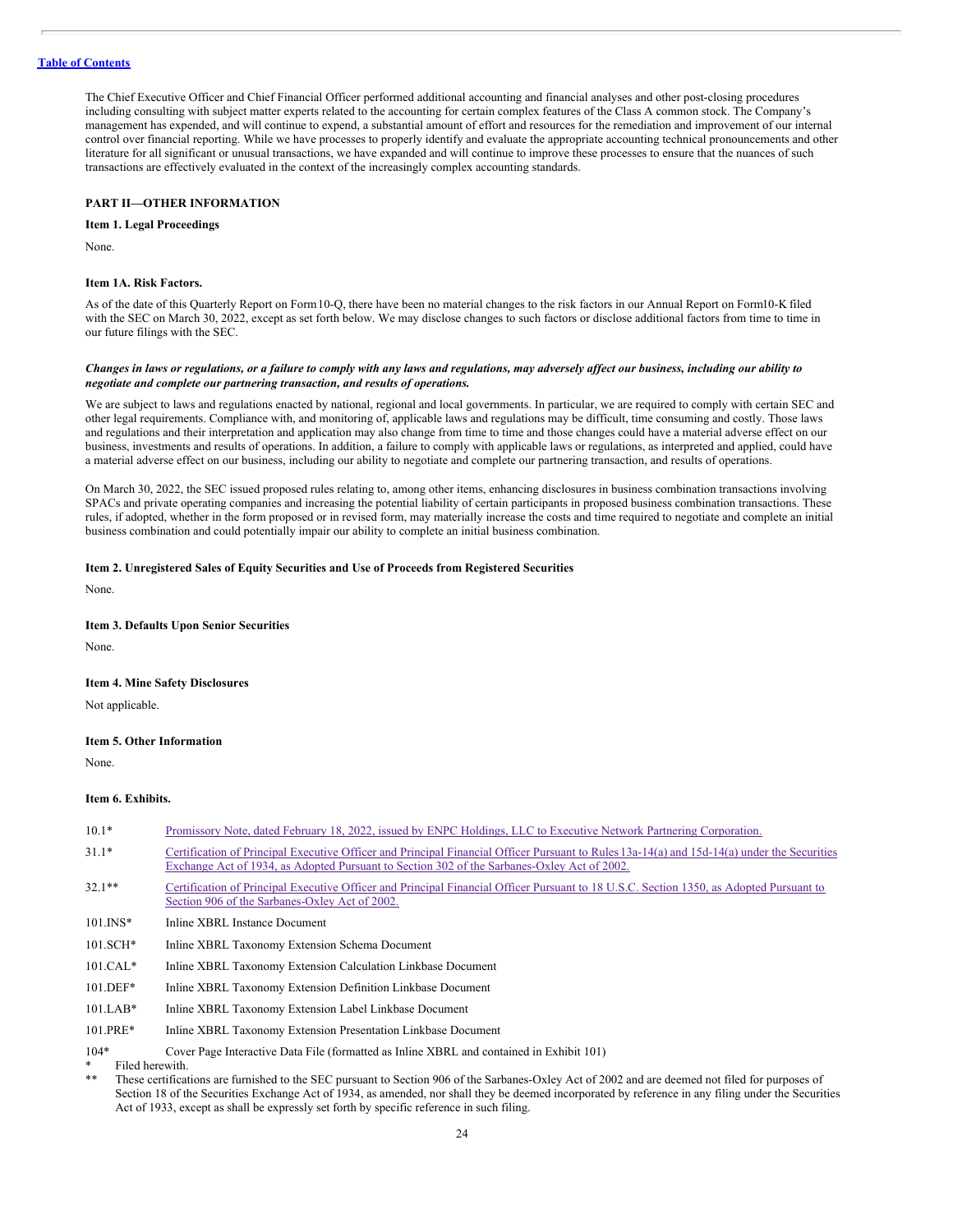#### **SIGNATURES**

<span id="page-27-0"></span>Pursuant to the requirements of the Securities Exchange Act of 1934, the registrant has duly caused this report to be signed on its behalf by the undersigned thereunto duly authorized on this 16th day of May 2022.

#### **EXECUTIVE NETWORK PARTNERING CORPORATION**

By: /s/ Alex Dunn

Name: Alex Dunn Title: (Principal Executive Officer & Principal Financial and Accounting Officer)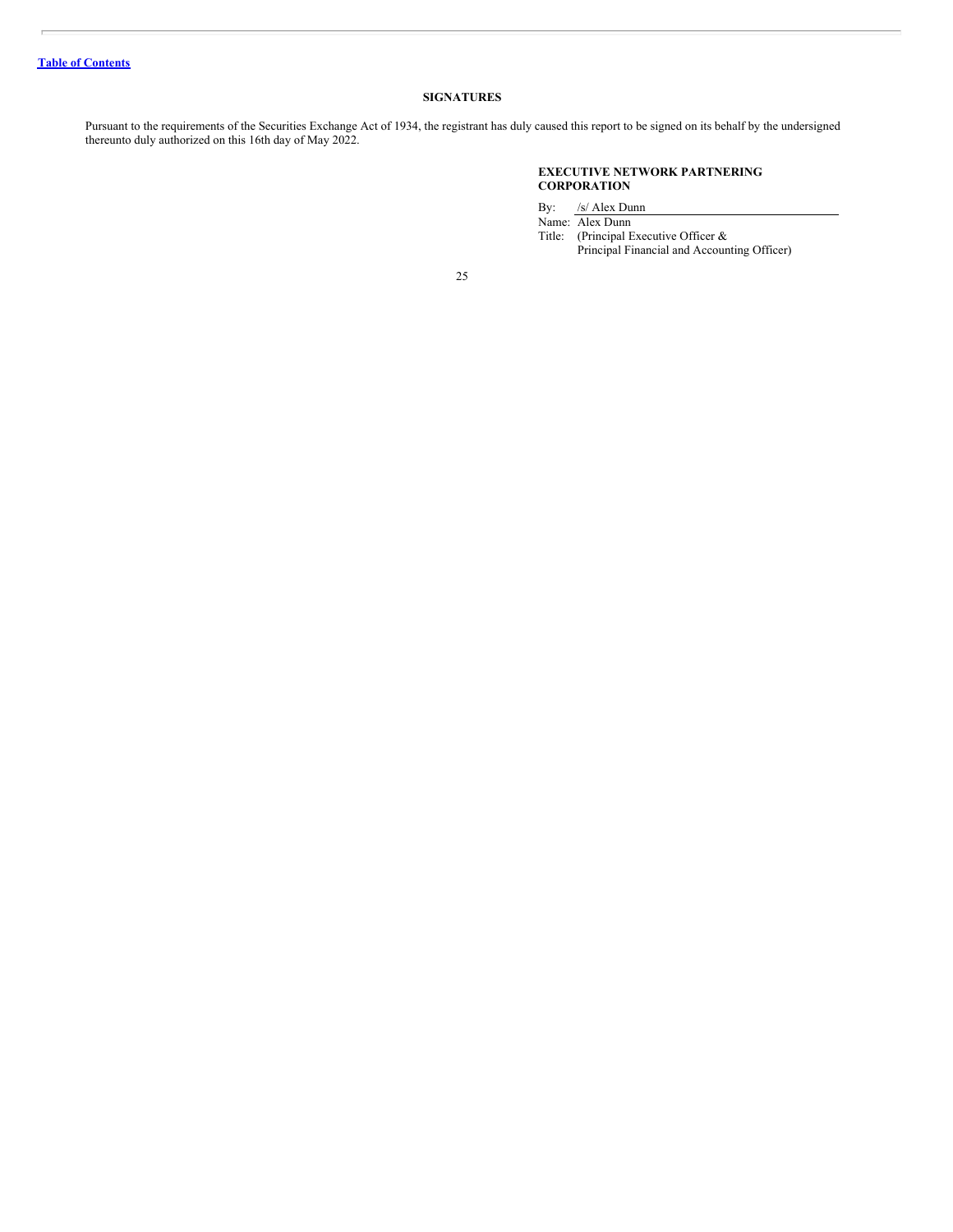#### **PROMISSORY NOTE**

Executive Network Partnering Corporation, a Delaware corporation (the "**Maker**"), promises to pay to the order of ENPC Holdings, LLC, a Delaware limited liability company (together with its successors and assigns, the "**Payee**"), the principal sum of THREE HUNDRED FORTY THOUSAND AND 00/100 DOLLARS (\$340,000.00) in lawful money of the United States of America, on the terms and conditions of this Promissory Note, dated as of the date hereof (as the same may be amended, restated, replaced, supplemented or otherwise modified from time to time, this "**Note**").

1. Principal. The principal balance of this Note shall be repayable on the consummation of the Maker's merger, share exchange, asset acquisition, share purchase, reorganization or similar partnering transaction with one or more businesses or entities (a "**Partnering Transaction**"). Payee understands that if a Partnering Transaction is not consummated, this Note will not be repaid and all amounts owed hereunder will be forgiven except to the extent that the Maker has funds available to it outside of its trust account established in connection with its initial public offering.

2. Interest. No interest shall accrue on the unpaid principal balance of this Note.

3. Application of Payments. All payments shall be applied first to payment in full of any costs incurred in the collection of any sum due under this Note, including (without limitation) reasonable attorneys' fees, then to the payment in full of any late charges and finally to the reduction of the unpaid principal balance of this Note.

4. Events of Default. The following shall constitute an event of default ("**Event of Default**"):

(a) Failure to Make Required Payments. Failure by Maker to pay the principal of this Note within five (5) business days following the date when due.

(b) Voluntary Bankruptcy, Etc. The commencement by Maker of a voluntary case under the Federal Bankruptcy Code, as now constituted or hereafter amended, or any other applicable federal or state bankruptcy, insolvency, reorganization, rehabilitation or other similar law, or the consent by it to the appointment of or taking possession by a receiver, liquidator, assignee, trustee, custodian, sequestrator (or other similar official) of Maker or for any substantial part of its property, or the making by it of any assignment for the benefit of creditors, or the failure of Maker generally to pay its debts as such debts become due, or the taking of corporate action by Maker in furtherance of any of the foregoing.

(c) Involuntary Bankruptcy, Etc. The entry of a decree or order for relief by a court having jurisdiction in the premises in respect of maker in an involuntary case under the Federal Bankruptcy Code, as now or hereafter constituted, or any other applicable federal or state bankruptcy, insolvency or other similar law, or appointing a receiver, liquidator, assignee, custodian, trustee, sequestrator (or similar official) of Maker or for any substantial part of its property, or ordering the winding-up or liquidation of its affairs, and the continuance of any such decree or order unstayed and in effect for a period of sixty (60) consecutive days.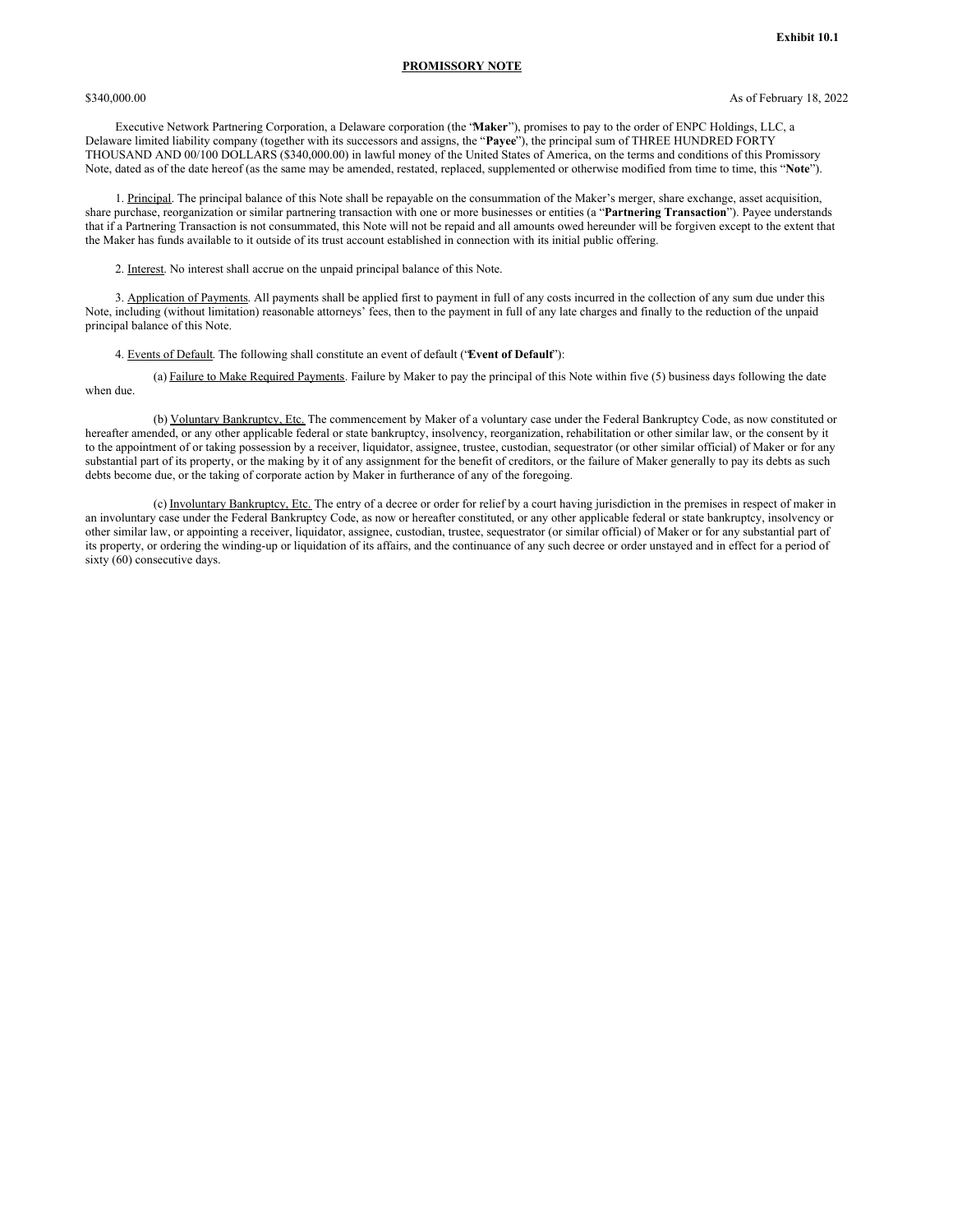#### <span id="page-29-0"></span>5. Remedies.

(a) Upon the occurrence of an Event of Default specified in Section 4(a), Payee may, by written notice to Maker, declare this Note to be due and payable, whereupon the principal amount of this Note, and all other amounts payable thereunder, shall become immediately due and payable without presentment, demand, protest or other notice of any kind, all of which are hereby expressly waived, anything contained herein or in the documents evidencing the same to the contrary notwithstanding.

(b) Upon the occurrence of an Event of Default specified in Sections 4(b) and 4(c), the unpaid principal balance of, and all other sums payable with regard to, this Note shall automatically and immediately become due and payable, in all cases without any action on the part of Payee.

6. Conversion. Upon consummation of a Partnering Transaction, the Payee shall have the option, but not the obligation, to convert the principal balance of this Note, in whole or in part at the option of the Payee, into Working Capital CAPSTM (as defined in that certain Warrant Agreement, dated September 15, 2020, by and between the Maker and Continental Stock Transfer & Trust Company, as warrant agent), at a price of \$10.00 per Working Capital CAPSTM. As promptly after notice by Payee to Maker to convert the principal balance of this Note, which must be made at least twenty-four (24) hours prior to the consummation of the Partnering Transaction, as reasonably practicable and after Payee's surrender of this Note, Maker shall have issued and delivered to Payee, without any charge to Payee, a CAPSTM certificates or certificates (issued in the name(s) requested by Payee), or made appropriate book-entry notation on the books and records of the Maker, for the number of CAPSTM of Maker issuable upon the conversion of this Note.

7. Waivers. Maker and all endorsers and guarantors of, and sureties for, this Note waive presentment for payment, demand, notice of dishonor, protest, and notice of protest with regard to the Note, all errors, defects and imperfections in any proceedings instituted by Payee under the terms of this Note, and all benefits that might accrue to Maker by virtue of any present or future laws exempting any property, real or personal, or any part of the proceeds arising from any sale of any such property, from attachment, levy or sale under execution, or providing for any stay of execution, exemption from civil process, or extension of time for payment; and Maker agrees that any real estate that may be levied upon pursuant to a judgment obtained by virtue hereof, on any writ of execution issued hereon, may be sold upon any such writ in whole or in part in any order desired by Payee.

8. Unconditional Liability. Maker hereby waives all notices in connection with the delivery, acceptance, performance, default, or enforcement of the payment of this Note, and agrees that its liability shall be unconditional, without regard to the liability of any other party, and shall not be affected in any manner by any indulgence, extension of time, renewal, waiver or modification granted or consented to by Payee, and consents to any and all extensions of time, renewals, waivers, or modifications that may be granted by Payee with respect to the payment or other provisions of this Note, and agree that additional makers, endorsers, guarantors, or sureties may become parties hereto without notice to them or affecting their liability hereunder.

9. Notices. Any notice called for hereunder shall be deemed properly given if (i) sent by certified mail, return receipt requested, (ii) personally delivered, (iii) dispatched by any form of private or governmental express mail or delivery service providing receipted delivery, (iv) sent by telefacsimile or (v) sent by e-mail, to the following addresses or to such other address as either party may designate by notice in accordance with this Section:

If to Maker: Executive Network Partnering Corporation 137 Newbury Street, 7th Floor Boston, MA 02116 Attention: Alex Dunn

 $\overline{\phantom{a}}$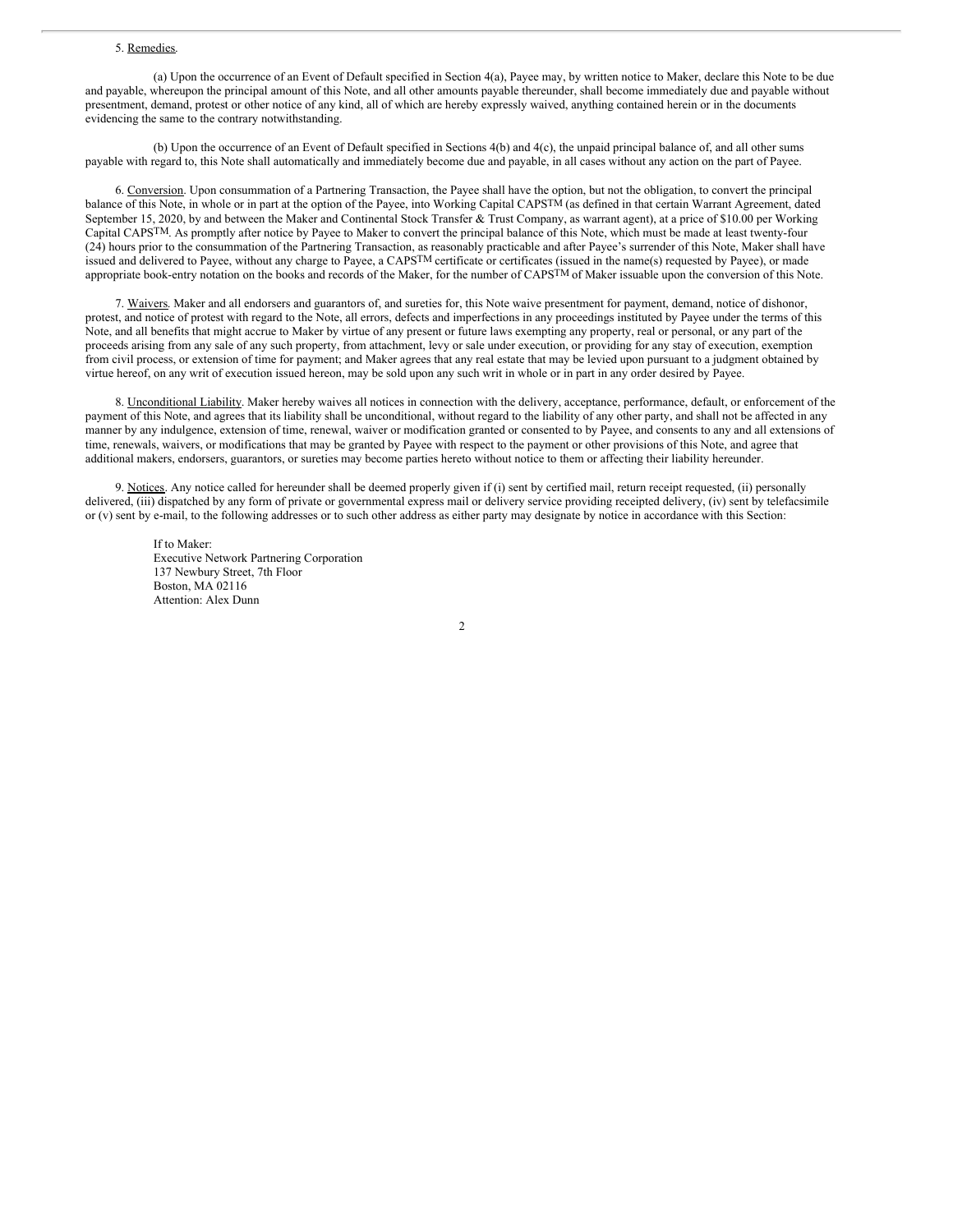If to Payee:

ENPC Holdings, LLC 137 Newbury Street, 7th Floor Boston, MA 02116 Attention: Alex Dunn

Notice shall be deemed given on the earlier of (i) actual receipt by the receiving party, (ii) the date shown on a telefacsimile transmission confirmation, (iii) the date on which an e-mail transmission was received by the receivingparty's on-line access provider (iv) the date reflected on a signed delivery receipt, or (vi) two (2) Business Days following tender of delivery or dispatch by express mail or delivery service.

10. Trust Waiver. Notwithstanding anything herein to the contrary, the Payee hereby waives any and all right, title, interest or claim of any kind ("**Claim**") in or to any distribution of or from the trust account established in which proceeds of the Makers initial public offering of securities (**I**"**PO**") (including the deferred underwriters discounts and commissions) and proceeds of the sale of the CAPSTM issued in a private placement which occurred in connection with the consummation of the IPO are deposited, as described in greater detail in the registration statement and prospectus filed with the Securities and Exchange Commission in connection with the IPO, and hereby agrees not to seek recourse, reimbursement, payment or satisfaction for any Claim against the trust account for any reason whatsoever.

11. Construction. This Note shall be construed and enforced in accordance with the domestic, internal law, but not the law of conflict of laws, of the State of New York.

12. Severability. Any provision contained in this Note which is prohibited or unenforceable in any jurisdiction shall, as to such jurisdiction, be ineffective to the extent of such prohibition or unenforceability without invalidating the remaining provisions hereof, and any such prohibition or unenforceability in any jurisdiction shall not invalidate or render unenforceable such provision in any other jurisdiction.

[*Remainder of Page Intentionally Left Blank*]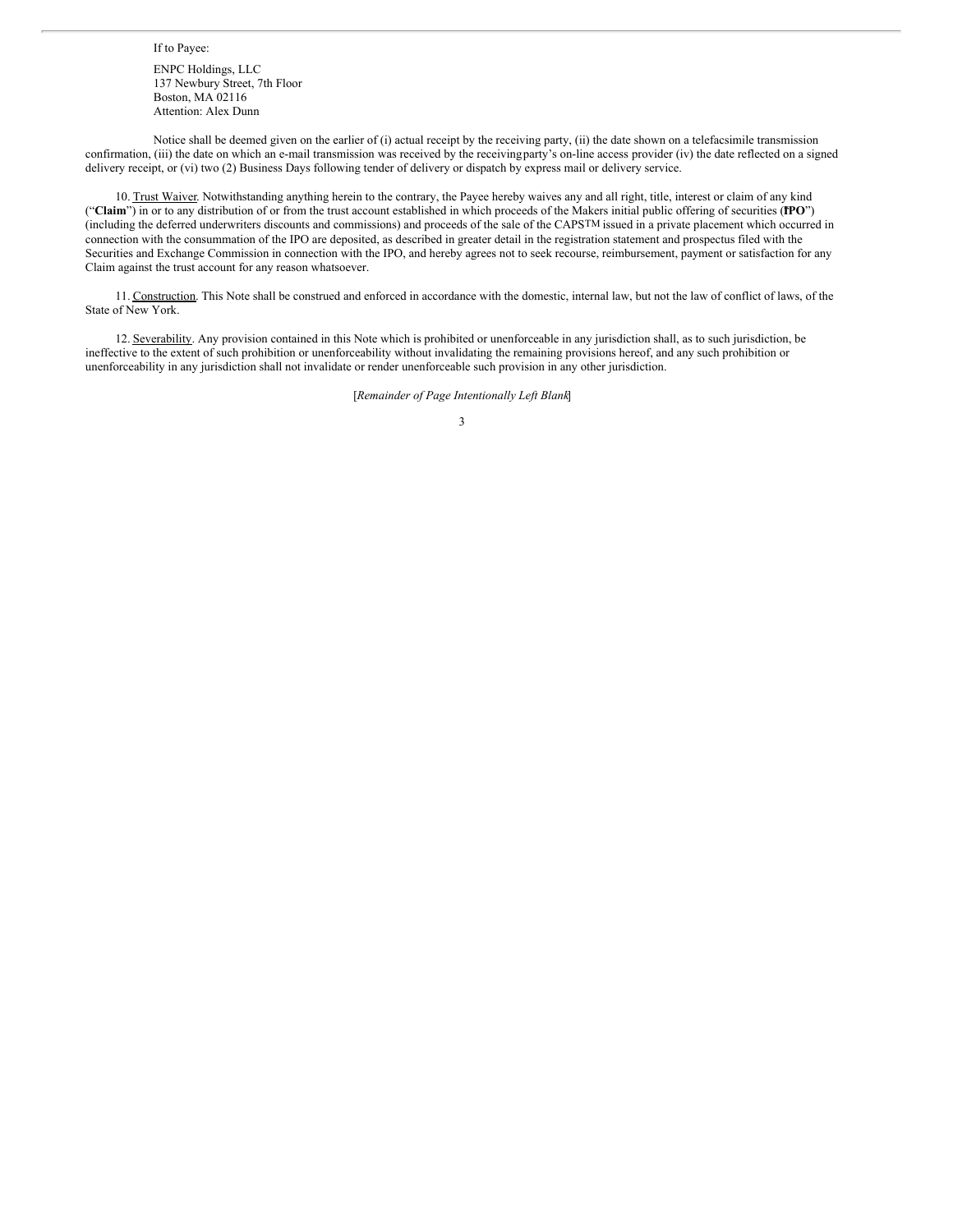**IN WITNESS WHEREOF**, the Maker, intending to be legally bound hereby, has caused this Note to be duly executed by its Chief Financial Officer the day and year first above written.

#### **EXECUTIVE NETWORK PARTNERING CORPORATION**

/s/ Alex Dunn Name: Alex Dunn Title: Chief Executive Officer and Chief Financial Officer

Agreed and Acknowledged:

#### **ENPC HOLDINGS, LLC**

/s/ Alex Dunn Name: Alex Dunn Title: President

[*Signature Page to Promissory Note*]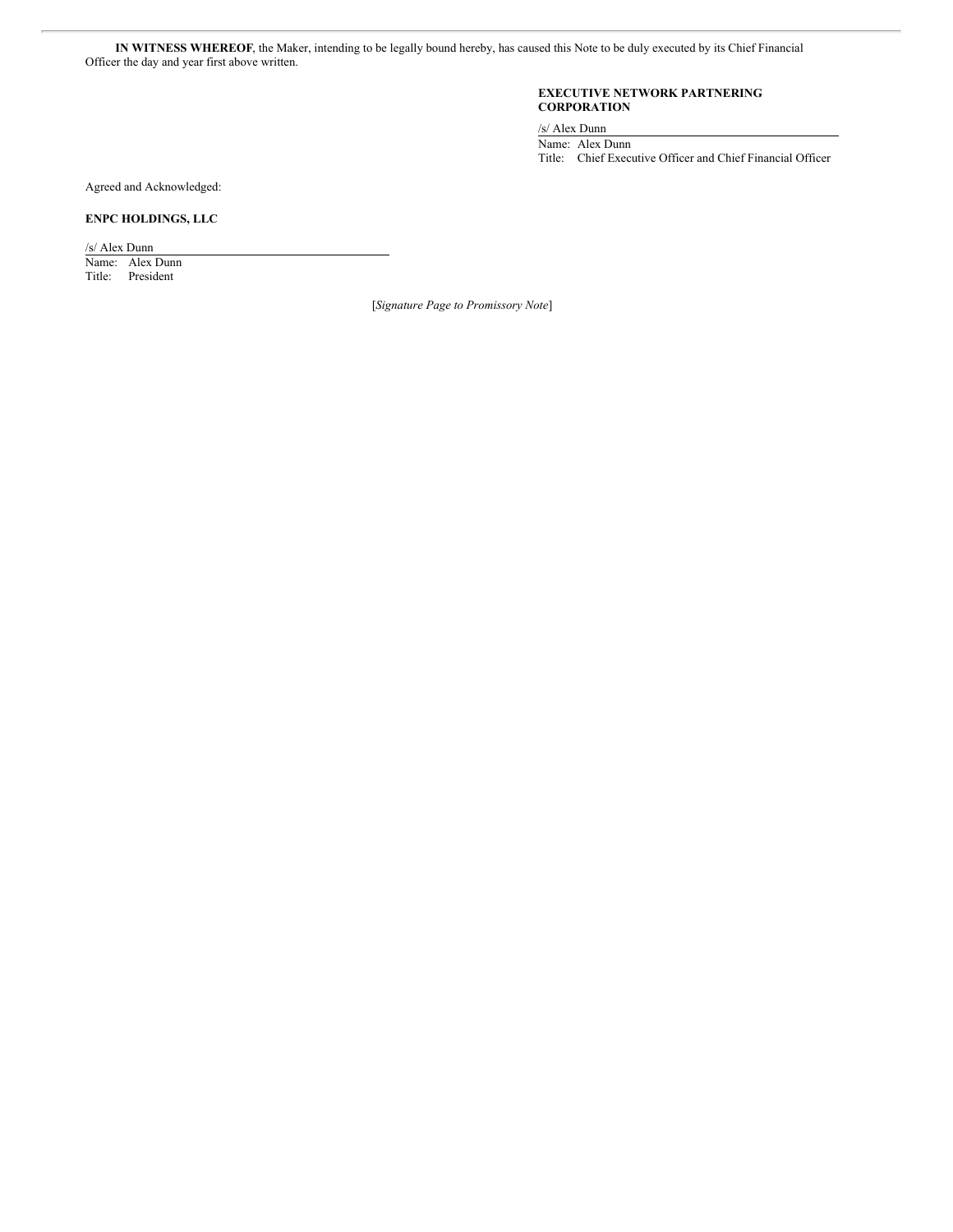#### **CERTIFICATION PURSUANT TO RULES 13a-14 AND 15d-14 UNDER THE SECURITIES EXCHANGE ACT OF 1934, AS AMENDED**

<span id="page-32-0"></span>I, Alex Dunn, certify that:

- 1. I have reviewed this Quarterly Report on Form10-Q for the quarter ended March 31, 2022 of Executive Network Partnering Corporation;
- 2. Based on my knowledge, this report does not contain any untrue statement of a material fact or omit to state a material fact necessary to make the statements made, in light of the circumstances under which such statements were made, not misleading with respect to the period covered by this report;
- 3. Based on my knowledge, the financial statements, and other financial information included in this report, fairly present in all material respects the financial condition, results of operations and cash flows of the registrant as of, and for, the periods presented in this report;
- 4. The registrant's other certifying officers and I are responsible for establishing and maintaining disclosure controls and procedures (as defined in Exchange Act Rules 13a-15(e) and 15d-15(e)) and internal control over financial reporting (as defined in Exchange Act Rules13a-15(f) and 15d-15(f)) for the registrant and have:
	- a. Designed such disclosure controls and procedures, or caused such disclosure controls and procedures to be designed under our supervision, to ensure that material information relating to the registrant, including its consolidated subsidiaries, is made known to us by others within those entities, particularly during the period in which this report is being prepared;
	- b. Designed such internal control over financial reporting, or caused such internal control over financial reporting to be designed under our supervision, to provide reasonable assurance regarding the reliability of financial reporting and the preparation of financial statements for external purposes in accordance with generally accepted accounting principles;
	- c. Evaluated the effectiveness of the registrant's disclosure controls and procedures and presented in this report our conclusions about the effectiveness of the disclosure controls and procedures, as of the end of the period covered by this report based on such evaluation; and
	- d. Disclosed in this report any change in the registrant's internal control over financial reporting that occurred during the registrant's most recent fiscal quarter (the registrant's fourth fiscal quarter in the case of an annual report) that has materially affected, or is reasonably likely to materially affect, the registrant's internal control over financial reporting; and
- 5. The registrant's other certifying officers and I have disclosed, based on our most recent evaluation of internal control over financial reporting, to the registrant's auditors and the audit committee of the registrant's board of directors (or persons performing the equivalent functions):
	- a. All significant deficiencies and material weaknesses in the design or operation of internal control over financial reporting which are reasonably likely to adversely affect the registrant's ability to record, process, summarize and report financial information; and
	- b. Any fraud, whether or not material, that involves management or other employees who have a significant role in the registrant's internal controls over financial reporting.

Date: May 16, 2022 By: /s/ Alex Dunn

Name:  $\overline{Alex Dunn}$ 

Title: Chief Executive Officer and Chief Financial Officer (Principal Executive Officer and Principal Financial and Accounting Officer)